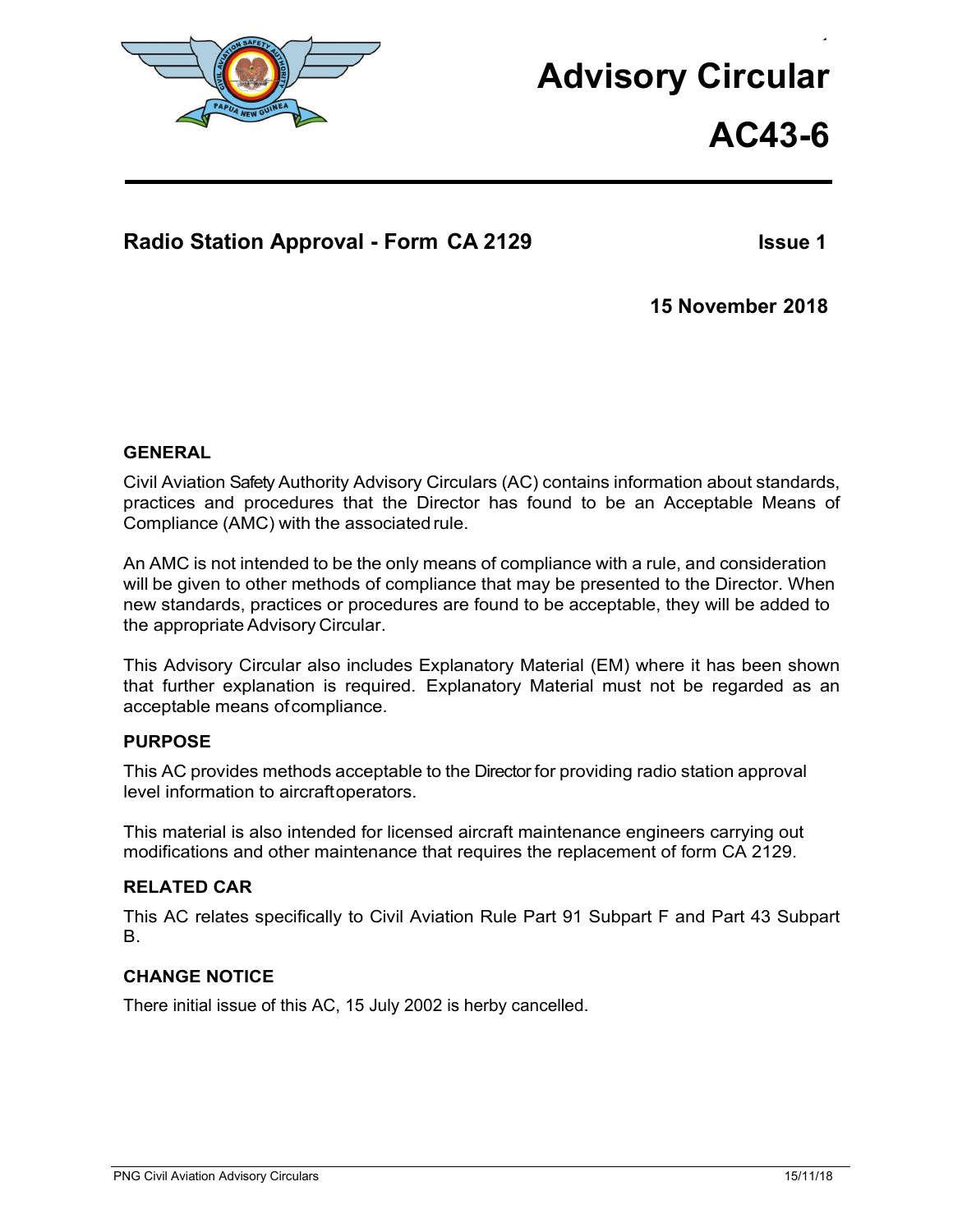## **Table of Contents**

## **Contents**

| 1.  |  |
|-----|--|
| 2.  |  |
| 3.  |  |
| 4.  |  |
| 5.  |  |
| 6.  |  |
| 7.  |  |
| 8.  |  |
| 9.  |  |
| 10. |  |
|     |  |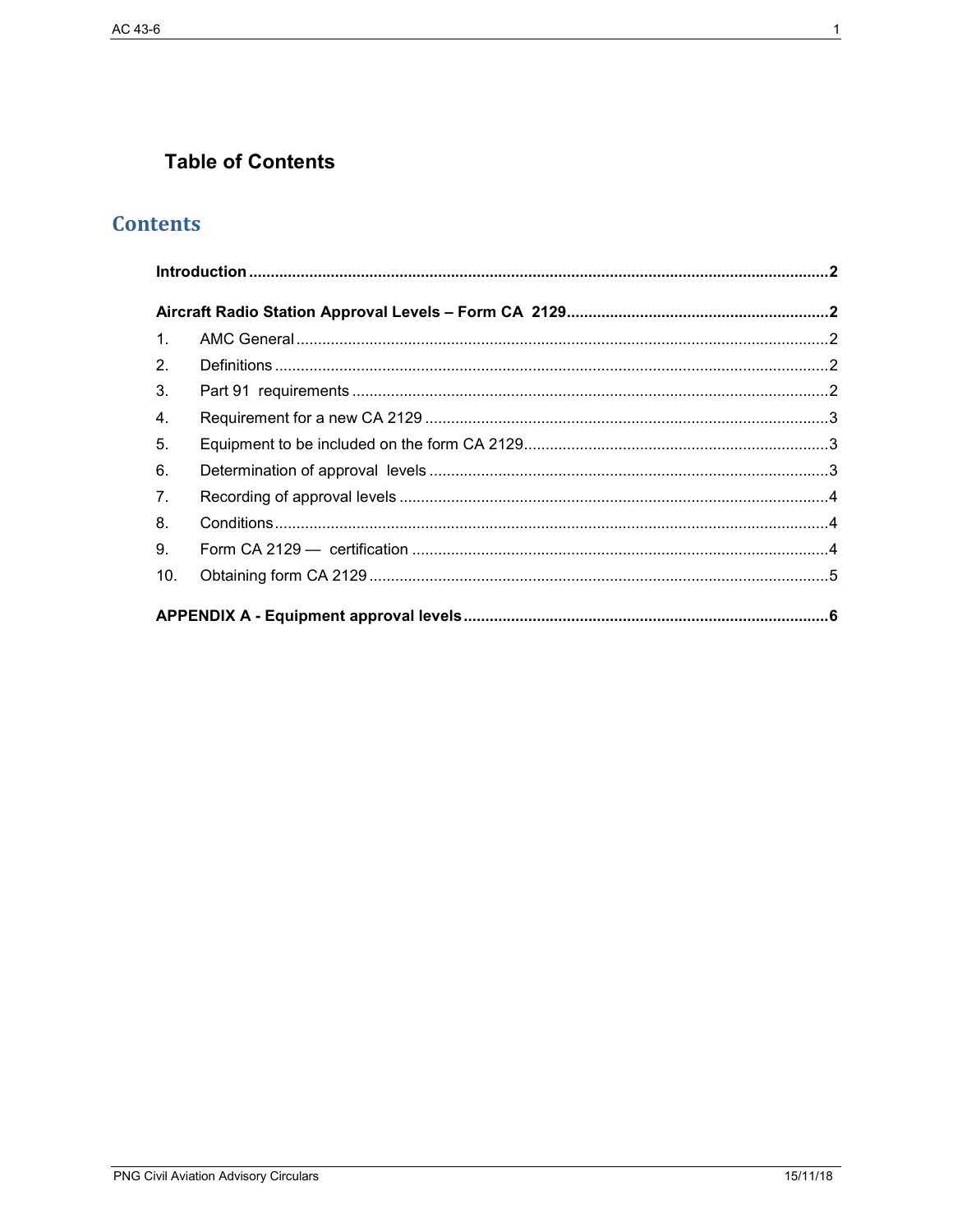## <span id="page-2-0"></span>**Introduction**

In accordance with Part 91, equipment of a certain approval level is required for VFR, VFR over water, and IFR operations and it is the operator's responsibility to ensure that the equipment is of the appropriate level for the operation to be conducted.

Part 91, Subpart F details the equipment requirements for aircraft operating under Part 91. Certain types of operation require communication and navigation equipment that meet appropriate specifications. An equipment's specification is commonly associated with that equipment's approval level. To enable flight crew to determine the approval levels of fitted equipment, form CA 2129 is commonly found in the flight manual.

If the communication or navigation equipment in an aircraft is changed, normally as a result of a modification, the licensed aircraft maintenance engineer carrying out the modification should raise a new form CA 2129 detailing the approval levels of the equipment

## <span id="page-2-1"></span>**Aircraft Radio Station Approval Levels – Form CA 2129**

#### <span id="page-2-2"></span>**1. AMC General**

This Advisory Circular contains acceptable practices for the completion of the form CA 2129 – Aircraft Radio Station Equipment Approval Levels.

Aircraft operators are required to ensure that the aircraft is equipped with the appropriate quantity and level of radio and navigation equipment for the operation being flown. The equipment requirements are detailed in Subpart F of Parts 91, 121, 125 and 135. The rules require that equipment must be approved to—

- Level 1 standards for IFR operations
- either Level 1 or Level 2 standards for VFR operations

The form CA 2129 is intended to provide the operator, and pilot, with the approval levels assigned to each item of transmitting and/or receiving equipment installed in the aircraft.

#### <span id="page-2-3"></span>**2. Definitions**

For the purpose of this Advisory Circular the following definition applies:

**Approval Level** means a number allocated to a particular item of equipment indicating the capabilities and technical specifications met during the approval of the equipment.

#### <span id="page-2-4"></span>**3. Part 91 requirements**

While legislation relating to radio communications still requires a radio licence for the operation of an aircraft radio, the CASA does not, any longer, require the carriage of that radio licence in each aircraft.

Rules 91.513, 91.515, and 91.519 detail the communication and navigation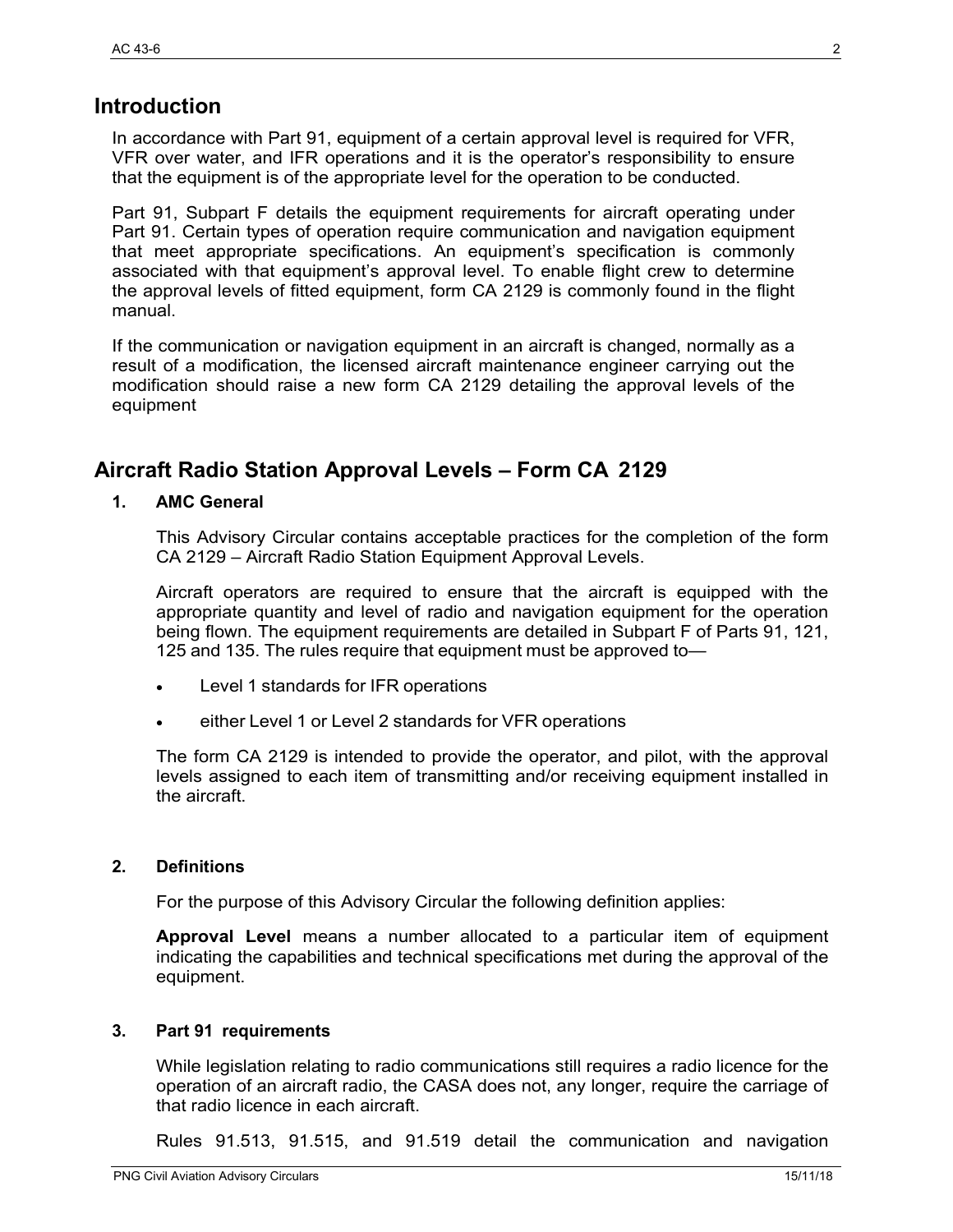equipment required for a particular type of flight operation. It is the operator's responsibility to determine, before the particular type of flight operation is commenced, that the relevant requirements of Parts 91, and any other operational rule, are met for—

- the range of equipmentinstalled
- the equipment approval levels

#### <span id="page-3-0"></span>**4. Requirement for a new CA 2129**

A new form CA 2129 should be completed whenever -

- an aircraft is issued with an initial Airworthiness Certificate
- there is a change to the transmitting or receiving equipment installed on the aircraft

#### <span id="page-3-1"></span>**5. Equipment to be included on the form CA 2129**

The form CA 2129 should list all items of the following types of equipment in Section 2:

- Communication equipment
- Navigation equipment
- Radar equipment
- Identification transmitting and receiving equipment
- Removable and fixed emergency locator transmitters
- Intercom systems
- Cellular telephones

Aircraft entertainment systems that are not transmitters or receivers (cassette tape player systems, CD players) and hand-held communication units are not required to be listed on the form.

#### <span id="page-3-2"></span>**6. Determination of approval levels**

Approval levels are set by assessing the equipment's ability to meet the minimum performance standards of the relevant technical specification. The form CA 337 relating to a modification should include the approval level of the equipment being fitted.

Approval levels are allocated with reference to the appropriate specification as follows:

#### *Level 1*

• Federal Aviation Administration TSO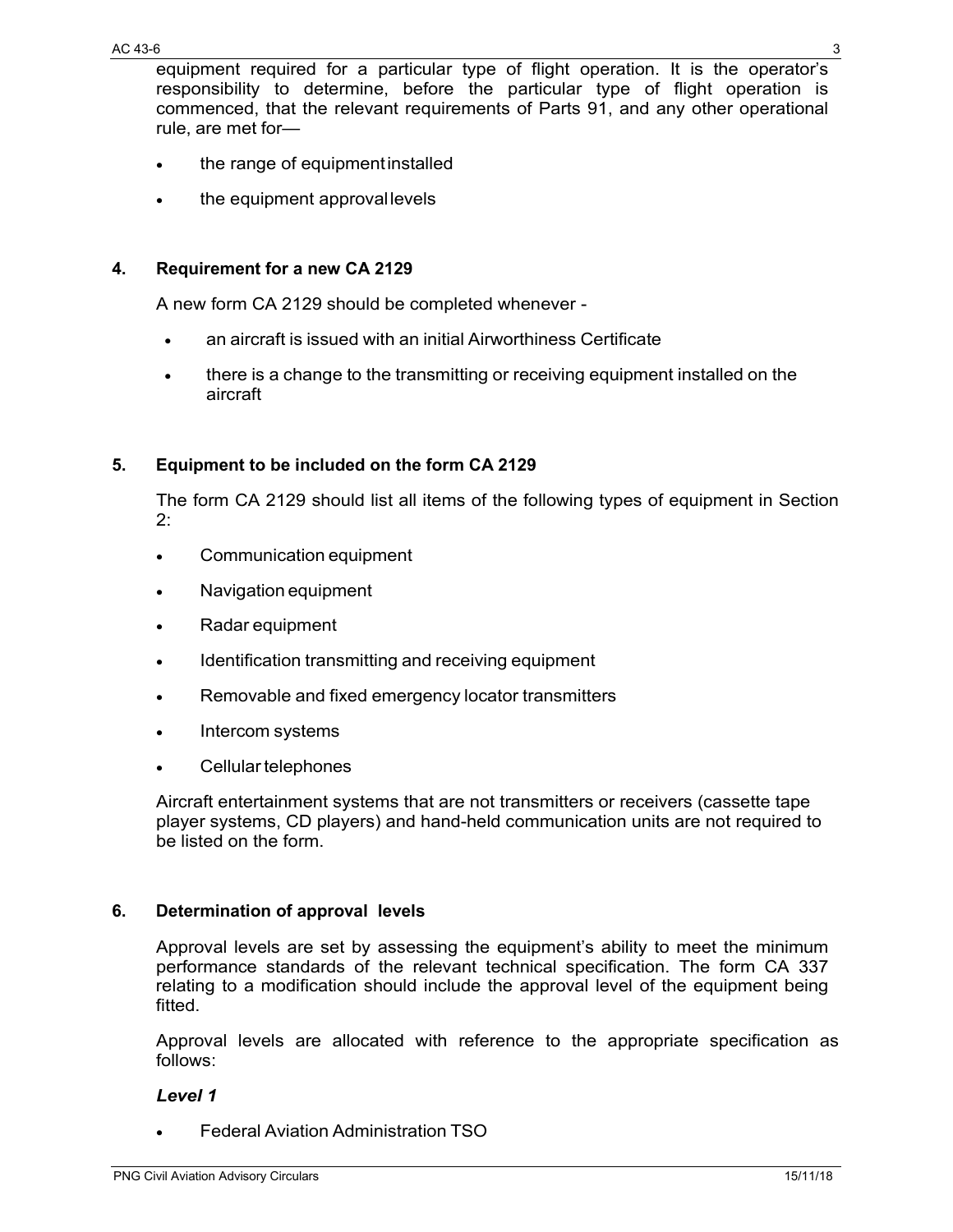- o Communication equipment C31, C32, C37, or C38 as applicable
- o Navigation equipment C40, C41, C60, C94, and C129 as applicable
- British Civil Aviation Publication (CAP) 208 Class WR, VC, or LA I
- Australian Airborne Radio Navigation Publication No. 50 (Pub 50) Class I; or

#### *Level 2*

- CAP 208 Class LA II
- Pub 50 Class L or V

#### *Level 3*

• CAP 208 Class LA III orG

#### *Level 4*

- The requirements of the Radio-communications (Radio) Regulations
- Compass safe distances determined in accordance with British Standard 3G.100: Part 2, Section 2

For equipment without an approval level allocated, the Civil Aviation Authority should be contacted.

#### <span id="page-4-0"></span>**7. Recording of approval levels**

The person certifying release to service after equipping the aircraft should record equipment approval levels in Section 2 on form CA 2129.

#### <span id="page-4-1"></span>**8. Conditions**

Where there are conditions associated with the use of the equipment, normally specified in a modification package, these should be listed in Section 4 by the certifying person.

Conditions may also be entered on the form CA 2129 by the CASA, for example following incorporation of an IFR GPS installation.

#### <span id="page-4-2"></span>**9. Form CA 2129 — certification**

On installation of an approved avionics modification to the aircraft radio station the certifying person should—

- ensure that the CA 2129 has been completed
- certify the form CA 2129 in Section 3
- remove the existing form and ensure that the completed new form is placed in the aircraft flight manual
- forward a duplicate copy of form CA 2129 to the CASA.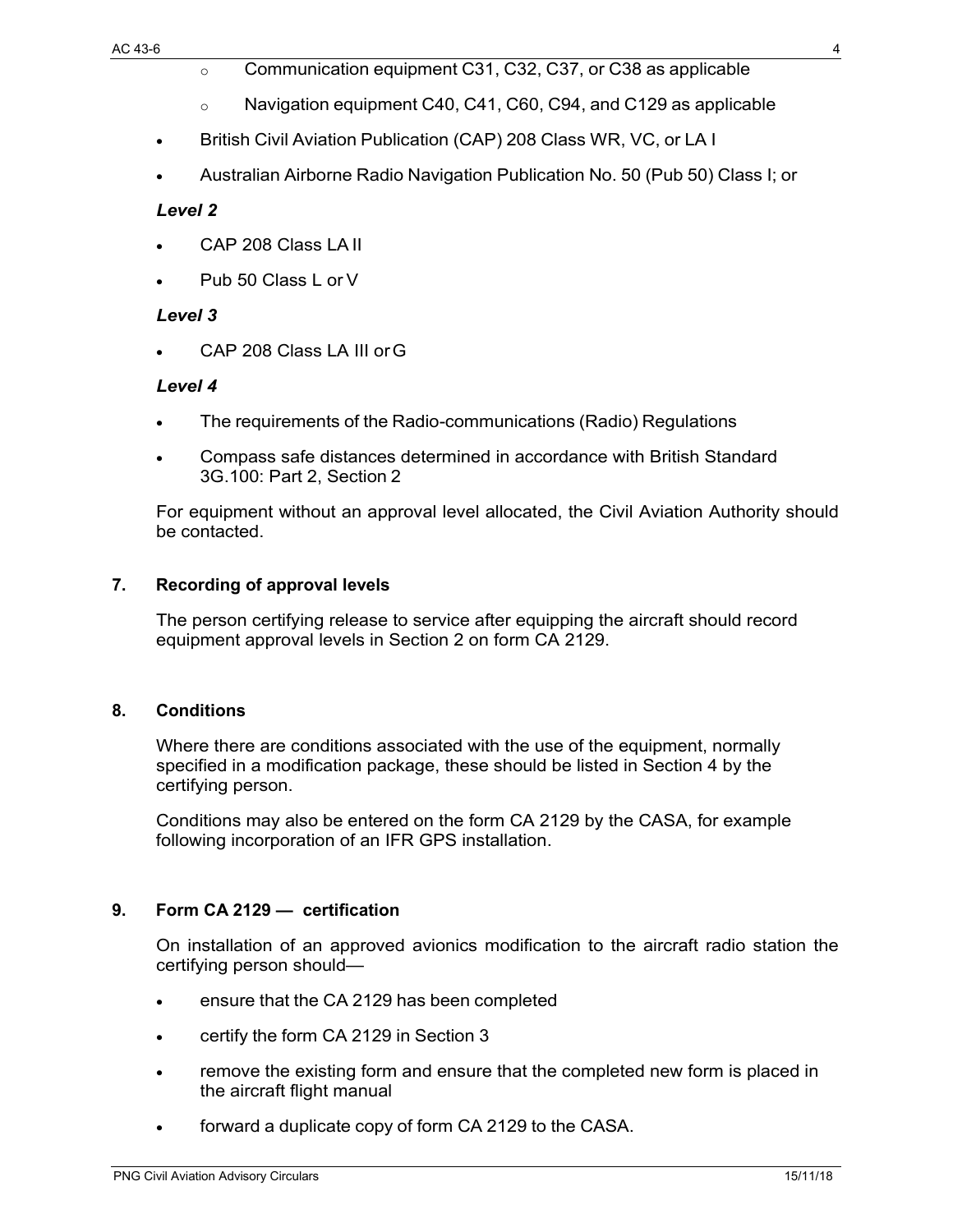#### <span id="page-5-0"></span>**10. Obtaining form CA 2129**

Copies of the form CA 2129 can be obtained from the CASA Airworthiness Authority.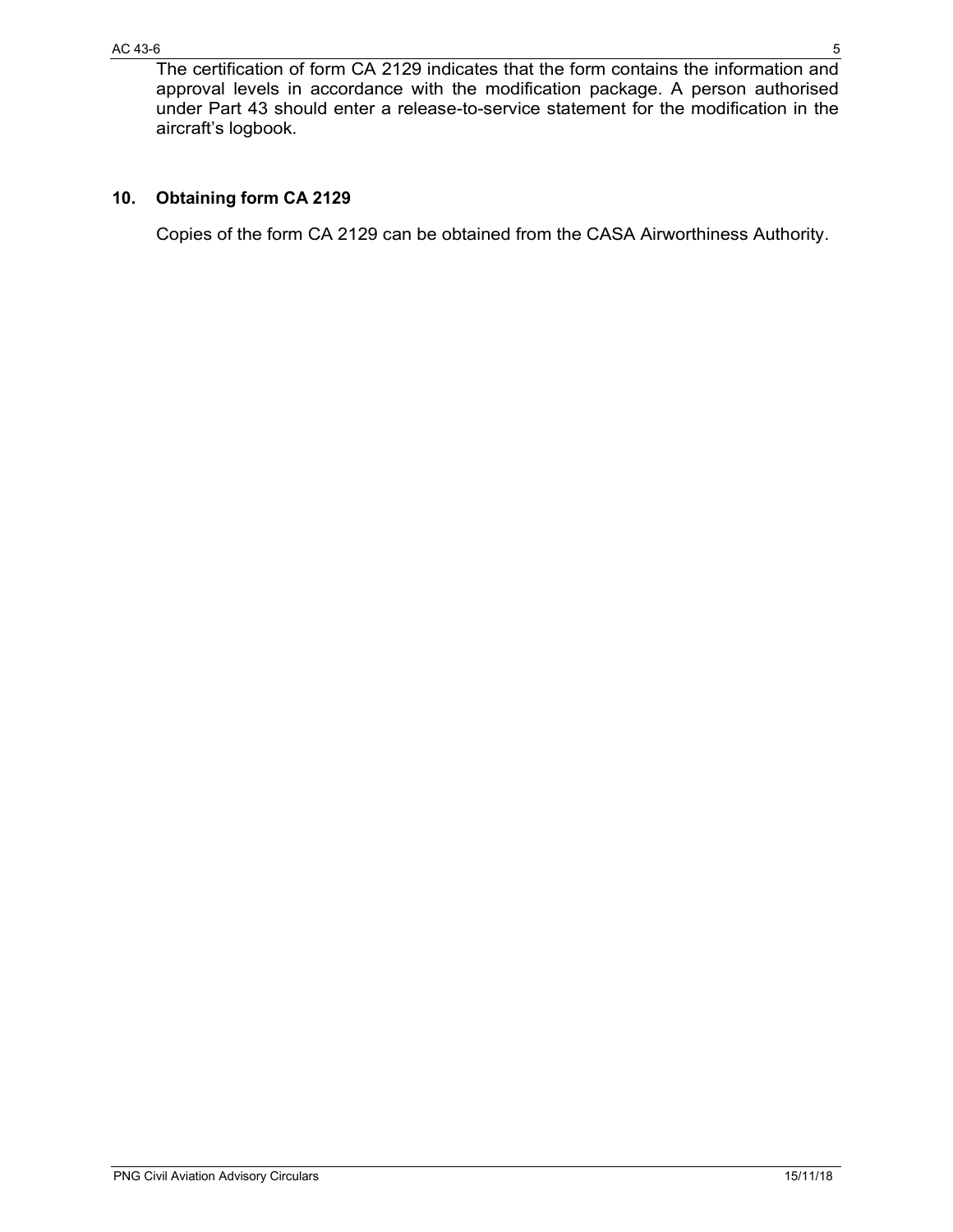## <span id="page-6-0"></span>**APPENDIX A - Equipment approval levels**

Date last amended: 25 January 2000

| <b>Manufacturer</b>         | <b>Type</b>                                                                                                                                                       | Approval               | Level          |
|-----------------------------|-------------------------------------------------------------------------------------------------------------------------------------------------------------------|------------------------|----------------|
|                             |                                                                                                                                                                   |                        |                |
| Aerotalk                    | <b>Audio System</b><br>AT200, AT200 (Mod 2), AT200S (Mod 3),<br>AT200EX (Mod 4, 4-1), AT200TR (Mod 5,<br>5-<br>1), AT200G (Mod 6, 6-1), ASE-4H, ASE-4H<br>(Mod 1) | <b>NZATD CTA CT-R3</b> | $\overline{2}$ |
|                             | AT202E                                                                                                                                                            |                        | 3              |
| Aircraft Radio &<br>Control | F1010A, B                                                                                                                                                         | <b>VC329</b>           | 1              |
| AlliedSignal                | <b>KA25</b>                                                                                                                                                       |                        | 1              |
|                             | KA134():071-2009-XX                                                                                                                                               | C50 <sub>b</sub>       | 1              |
|                             | <b>KAA445</b>                                                                                                                                                     | C <sub>50</sub>        | 1              |
|                             | KMA20()                                                                                                                                                           | C50 <sub>b</sub>       | 1              |
|                             | <b>KMA24</b>                                                                                                                                                      | C50a                   | 1              |
|                             | KMA24H, 24H-70                                                                                                                                                    | C50b/c                 | 1              |
|                             | <b>KMA26</b>                                                                                                                                                      | C50c                   | 1              |
|                             | AS451A, B                                                                                                                                                         | C50c                   | 1              |
| Andrea (ARC)                | A301-6(), -12(), -61(), -62(), -64(), -65                                                                                                                         | C50 <sub>b</sub>       | 1              |
| Avtech                      | 1866-1                                                                                                                                                            | C50 <sub>b</sub>       | 1              |
| <b>Baker</b>                | M1035()                                                                                                                                                           | C50 <sub>b</sub>       | 1              |
| <b>Becker</b>               | AL <sub>3</sub>                                                                                                                                                   |                        | $\overline{2}$ |
| Bell                        | 212 / 077 / 200-1                                                                                                                                                 |                        | 1              |
| <b>Boeing</b>               | 65B47511 (B747-200) <sup>1</sup>                                                                                                                                  |                        | 1              |
|                             | 285T0001-23, -37 (B767-200) <sup>1</sup>                                                                                                                          |                        | 1              |
| <b>Bose</b>                 | <b>ANC</b>                                                                                                                                                        |                        | 3              |
| Carter<br>Audio             | CE806D-35                                                                                                                                                         |                        | $\overline{2}$ |
| System                      | CE704D-15                                                                                                                                                         |                        | 3              |
| Collins                     | 346A-1, B-1 Isolation Amps                                                                                                                                        | <b>Pub 50</b>          | $\mathbf 1$    |
|                             | 356F()                                                                                                                                                            | C <sub>50</sub>        | 1              |
|                             | 387C-4 Audio Control                                                                                                                                              | C50                    | 1              |
|                             | AUD-250H Audio Control                                                                                                                                            | C50 <sub>b</sub>       | $\mathbf{1}$   |
|                             | AMR-251H Audio Control                                                                                                                                            | C50 <sub>b</sub>       | $\mathbf{1}$   |
|                             | AMR-350H Audio Control                                                                                                                                            | C50 <sub>b</sub>       | 1              |
|                             | C1611D / AIC                                                                                                                                                      |                        | 3              |
| Concept                     | Softcom ATC-2, -4, -6                                                                                                                                             |                        | 3              |
| Dacom<br>Electronics        | <b>ICS-41</b>                                                                                                                                                     |                        | 3              |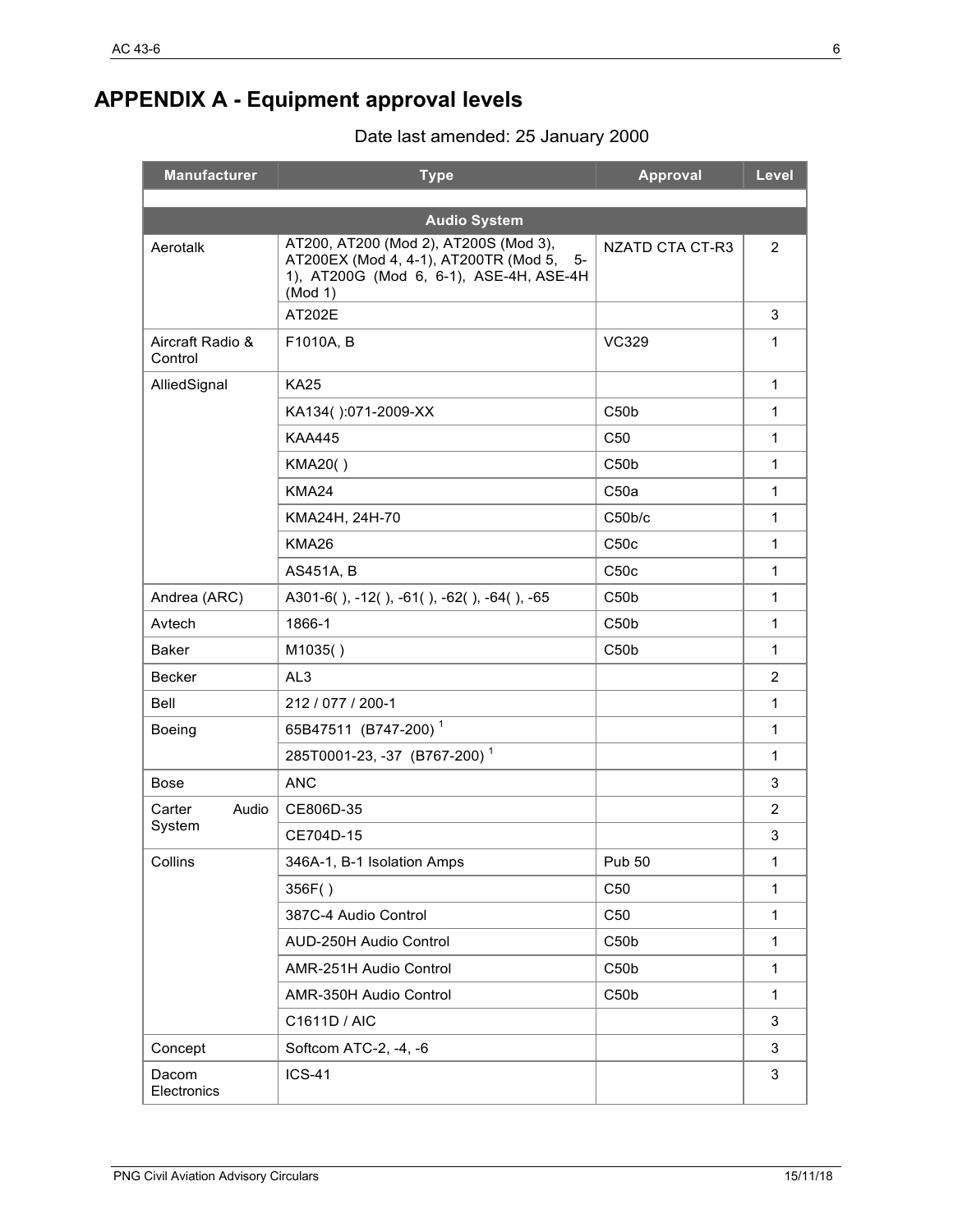| <b>Manufacturer</b>                                                                                                                                                                                                                                          | <b>Type</b>                     | <b>Approval</b>    | Level          |
|--------------------------------------------------------------------------------------------------------------------------------------------------------------------------------------------------------------------------------------------------------------|---------------------------------|--------------------|----------------|
| David Clark                                                                                                                                                                                                                                                  | Isocom <sup>2</sup>             |                    | 2              |
| Flightcom                                                                                                                                                                                                                                                    | 403, 403d, 403mc                |                    | 3              |
|                                                                                                                                                                                                                                                              | Flightcom ligx                  |                    | 3              |
| Gables                                                                                                                                                                                                                                                       | G3425                           | C50 <sub>b</sub>   | $\mathbf{1}$   |
| Hughes                                                                                                                                                                                                                                                       | 1167014 (B747-400) <sup>1</sup> |                    | 1              |
| Multitech                                                                                                                                                                                                                                                    | Airmarc ACP188                  | <b>Pub 50</b>      | $\overline{2}$ |
| Narco                                                                                                                                                                                                                                                        | CP125, 126, 127, 135, 136       | C50 <sub>b</sub>   | 1              |
| <b>NAT</b>                                                                                                                                                                                                                                                   | AMS42 / AMS44 <sup>3</sup>      | <b>CAA UK</b>      | 3              |
|                                                                                                                                                                                                                                                              | AMS43H                          |                    | 3              |
|                                                                                                                                                                                                                                                              | AA12-001                        |                    | 3              |
|                                                                                                                                                                                                                                                              | AA34, AA80, AA83, AA85, AA90    |                    | 3              |
|                                                                                                                                                                                                                                                              | AA92H-407                       |                    | 3              |
|                                                                                                                                                                                                                                                              | AA95 <sup>4</sup>               | <b>UK MIS00002</b> | 1              |
|                                                                                                                                                                                                                                                              | AA95-453                        |                    | 3              |
|                                                                                                                                                                                                                                                              | AA95-750                        |                    | 3              |
|                                                                                                                                                                                                                                                              | <b>ACS300</b>                   |                    | 3              |
| PS Eng.                                                                                                                                                                                                                                                      | PM501                           |                    | 3              |
|                                                                                                                                                                                                                                                              | <b>PM1000TSO</b>                | C50c               | 1              |
|                                                                                                                                                                                                                                                              | PM1000//, PM2000, PM3000        |                    | 3              |
|                                                                                                                                                                                                                                                              | PMA6000, 6000M                  | C50c               | 1              |
| Racal                                                                                                                                                                                                                                                        | B692                            |                    | 4              |
| Sigma Tek                                                                                                                                                                                                                                                    | F1010A, B                       | C50 <sub>b</sub>   | 1              |
| Sigtronics                                                                                                                                                                                                                                                   | SPA400, SPA600                  | C50 <sub>b</sub>   | 1              |
|                                                                                                                                                                                                                                                              | TranscomII, SPO-22, 42, 62      |                    | 3              |
| Softcom                                                                                                                                                                                                                                                      | ATC-2, ATC-4, -6P               |                    | 3              |
| Telex                                                                                                                                                                                                                                                        | PC4 (ZK-MBO)                    |                    | 3              |
|                                                                                                                                                                                                                                                              | <b>TC200</b>                    |                    | 3              |
| Terra                                                                                                                                                                                                                                                        | <b>TMA230D</b>                  | <b>Pub 50</b>      | 2              |
| Notes:<br>1. Flight Phone<br>2. An alternative means must be provided for the operation of the R/T communications<br>equipment in the event of a failure of the David Clark ISOCOM I/C<br>3. CAA Approved <5700 kg police work<br>4. Police / Emergency only |                                 |                    |                |
|                                                                                                                                                                                                                                                              | Marker / Audio                  |                    |                |
| AlliedSignal                                                                                                                                                                                                                                                 | KMA24                           | C50a / 35d         | 1              |
|                                                                                                                                                                                                                                                              | KMA <sub>20</sub>               |                    | 1              |
| <b>ARC</b>                                                                                                                                                                                                                                                   | R402A                           |                    | 1              |
| Collins                                                                                                                                                                                                                                                      | <b>AMR350</b>                   | C50b / 35d         | $\mathbf{1}$   |
|                                                                                                                                                                                                                                                              | 51Z4                            | <b>VC159</b>       | 1              |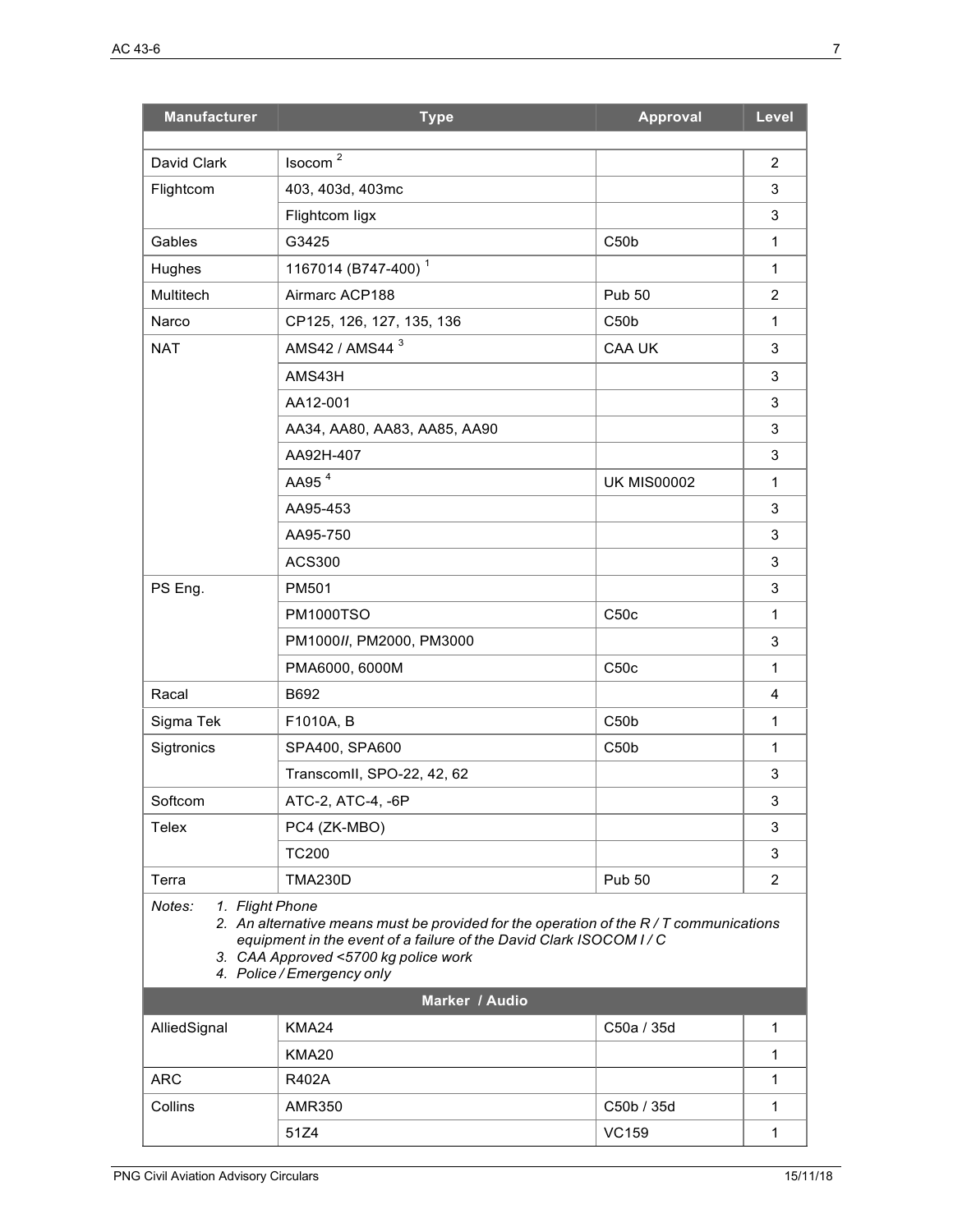| <b>Manufacturer</b>               | <b>Type</b>              | <b>Approval</b>       | Level          |
|-----------------------------------|--------------------------|-----------------------|----------------|
|                                   | BR-3                     | <b>LA142</b>          | $\mathbf{3}$   |
| Lightcraft<br>Narco               | CP25 series              |                       | 1              |
|                                   | CP135, 136, 136T         | C50b / 35d            | $\mathbf 1$    |
|                                   | MBT/R                    | <b>Pub 50</b>         | $\overline{2}$ |
| PS Engineering                    | <b>PMA6000M</b>          | C50c/C35d             | $\mathbf 1$    |
| Terra                             | Terra TMA230 series      | <b>Pub 50</b>         | $\overline{2}$ |
|                                   | <b>Public Address</b>    |                       |                |
| <b>AEM</b>                        | <b>COM-70</b>            |                       | $\overline{2}$ |
| AlliedSignal                      | AMA-10A (PA)             |                       | 1              |
|                                   | CNA-2() Audio Sel        |                       | $\mathbf{1}$   |
| Collins                           | 346D-1, -2               |                       | $\mathbf{1}$   |
| K D James                         | J91PA                    |                       | 3              |
|                                   | <b>HF Communications</b> |                       |                |
| Aircom                            | 10/60                    |                       | $\overline{2}$ |
|                                   | 10 / 100                 | <b>Pub 50</b>         | $\overline{2}$ |
|                                   | SGC230 <sup>1</sup>      | <b>MCA / GAD / 56</b> | 3              |
|                                   | <b>KHF950</b>            | <b>Pub 50</b>         | $\mathbf{1}$   |
| AlliedSignal                      | <b>KHF990</b>            | <b>VC393</b>          | 1              |
|                                   |                          |                       |                |
| Ambassador<br><b>Barrett</b>      | 870-SSB<br>F24           | <b>Pub 50</b>         | 3<br>1         |
|                                   |                          |                       |                |
|                                   | <b>B24</b>               |                       | 3              |
|                                   | <b>SB200RC</b>           |                       | 3              |
|                                   | 530                      |                       | 3              |
| Codan                             | 1000                     | Pub 50                | $\overline{2}$ |
|                                   | 2000                     | <b>Pub 50</b>         | $\mathbf 1$    |
|                                   | 7727                     |                       | 3              |
|                                   | 8528                     |                       | 3              |
|                                   | SGC230 <sup>2</sup>      | HQ101                 | 3              |
| Collins                           | 618T, 628T series        | C31 / C32             | $\mathbf{1}$   |
|                                   | HF-200, -220, -230       | C31c / 32c            | 1              |
|                                   | <b>HFS700</b>            | C31c / 32c            | $\mathbf{1}$   |
| <b>HF</b><br>Communication<br>Ltd | <b>SGC SG-2000</b>       | <b>Pub 50</b>         | $\overline{2}$ |
| Kenwood                           | <b>TS50S</b>             | CASO <sub>7</sub>     | 3              |
|                                   | <b>TS440S</b>            | CASO <sub>7</sub>     | 3              |
| <b>KTR953</b>                     | C32c                     |                       | $\mathbf{1}$   |
| Sunair                            | ASB60                    |                       | 1              |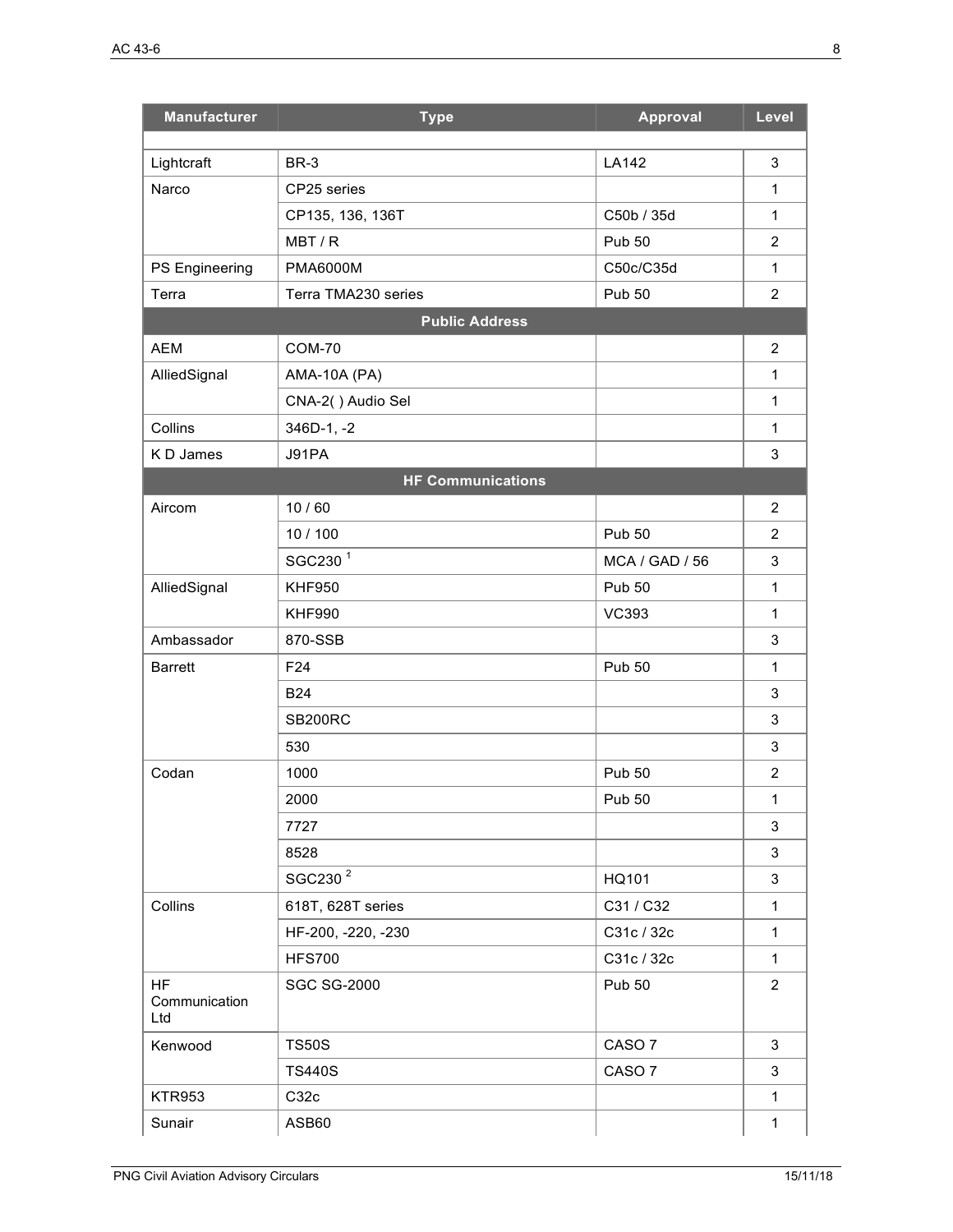| <b>Manufacturer</b> | <b>Type</b>                                                  | <b>Approval</b> | Level          |
|---------------------|--------------------------------------------------------------|-----------------|----------------|
|                     | ASB100, A                                                    |                 | 1              |
|                     | <b>ASB125</b>                                                |                 | 1              |
|                     | ASB130                                                       |                 | 1              |
|                     | <b>ASB500</b>                                                |                 | 1              |
|                     | ASB850                                                       |                 | 1              |
| Yaesu               | <b>FT747GX</b>                                               |                 | 3              |
| Notes:              | 1. Tuner used with SSB100<br>2. Tuner used with Codan HF1000 |                 |                |
|                     | <b>VHF Communications</b>                                    |                 |                |
| AlliedSignal        | KLX-135 <sup>4</sup>                                         | C37d / 38d      | $\mathbf{1}$   |
|                     | <b>KFM985</b>                                                |                 | 3              |
|                     | KTR900, KTR9000                                              | C37/38          | 1              |
|                     | <b>KTR905, KTR908</b>                                        | C37b / 38b      | $\mathbf{1}$   |
|                     | <b>KY92</b>                                                  | C37b / 38b      | $\mathbf{1}$   |
|                     | KY95, 95E                                                    | <b>LA71</b>     | $\mathbf{1}$   |
|                     | KY96A / KY97A                                                | C37c / 37c      | $\mathbf{1}$   |
|                     | KY195                                                        | C37b / 38b      | 1              |
|                     | <b>KY195B, BE</b>                                            | LA195           | 1              |
|                     | KY196()                                                      | C37b / 38b      | $\mathbf{1}$   |
|                     | <b>KY196A</b>                                                | C37c / 38c      | $\mathbf{1}$   |
|                     | <b>KY196E</b>                                                | <b>Pub 50</b>   | $\mathbf{1}$   |
|                     | <b>KY197A</b>                                                | C37c / 38c      | 1              |
|                     | <b>KY197E</b>                                                | <b>Pub 50</b>   | 1              |
|                     | RTA43, 44A                                                   | C37b / 38b      | $\mathbf{1}$   |
|                     | <b>RT241A</b>                                                | C37b / 38b      | 1              |
| <b>ARC</b>          | ARC-45 (RT295B)                                              |                 | 3              |
|                     | <b>RT524A</b>                                                | <b>Pub 50</b>   | $\overline{2}$ |
| AWA                 | VC10 series                                                  | <b>Pub 50</b>   | $\overline{c}$ |
|                     | TR235A <sup>1</sup>                                          |                 | 3              |
| Baklan              | Baklan 5                                                     | LA301034        | 3              |
| Becker              | AR400                                                        | <b>Pub 50</b>   | 1              |
|                     | AR2008, 2008 / 25B                                           | <b>Pub 50</b>   | $\overline{2}$ |
|                     | AR2010                                                       | <b>Pub 50</b>   | 1              |
|                     | AR3201                                                       | C37c / 38c      | 1              |
|                     | AR4201                                                       | WR-01019        | $\mathbf{1}$   |
|                     | <b>Comm 2000</b>                                             | C37b/38b        | 1              |
| Collins             | VHF-20A, -20B                                                | C37b / 38b      | 1              |
|                     | VHF-21A, -21B, -22A, -22B                                    | C37c / 38c      | $\mathbf{1}$   |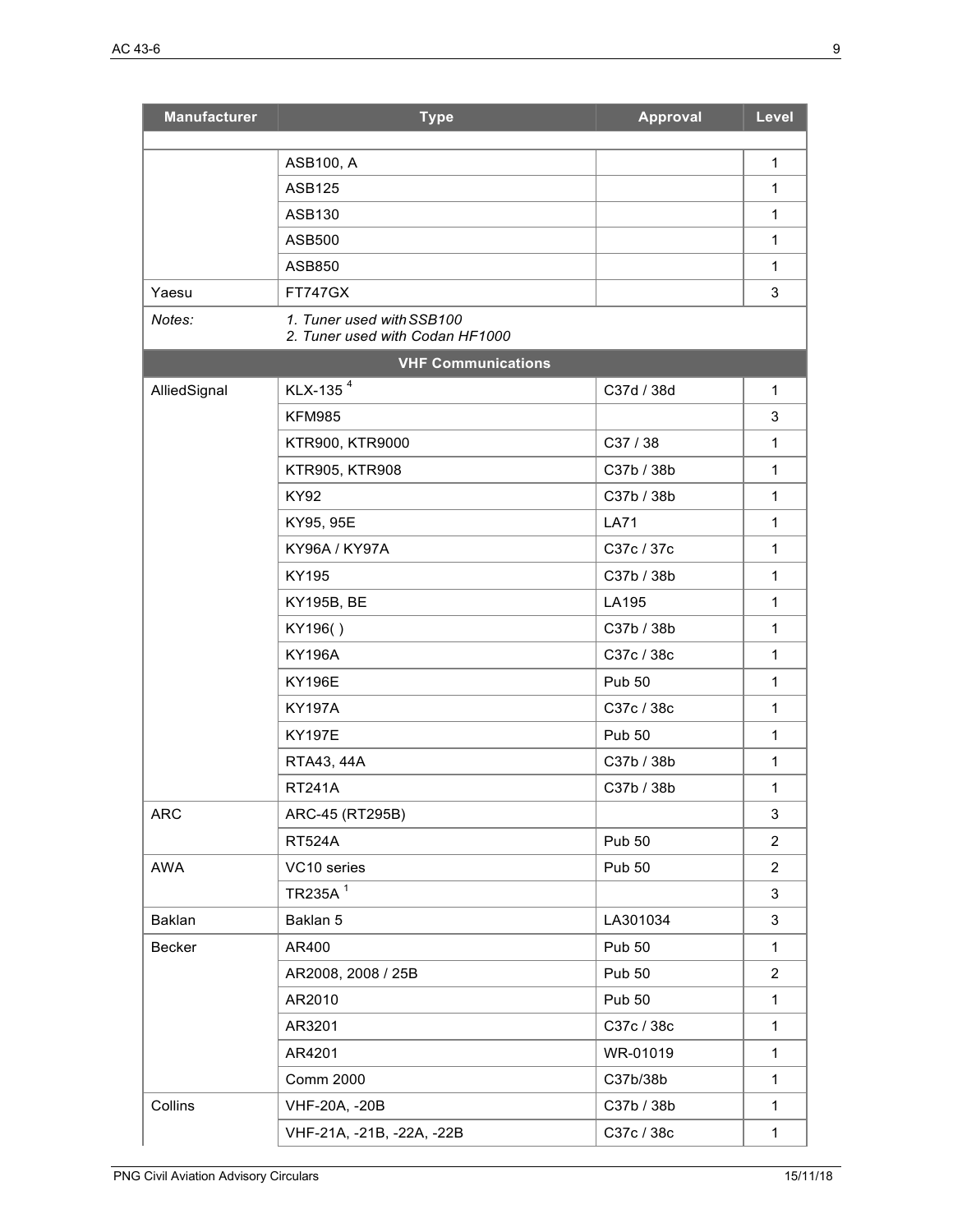| <b>Manufacturer</b>                     | <b>Type</b>                    | <b>Approval</b>          | Level                        |
|-----------------------------------------|--------------------------------|--------------------------|------------------------------|
|                                         |                                |                          |                              |
|                                         | <b>VHF250</b>                  | C37b / 38b<br>C37b / 38b | $\mathbf{1}$<br>$\mathbf{1}$ |
|                                         | VHF 251, E, S<br>VHF 253, 253S |                          | $\mathbf{1}$                 |
|                                         |                                | C37b / 38b               |                              |
|                                         | $17L-4, -7$                    |                          | 1                            |
|                                         | 17L-8 (TX)                     | C37                      | $\mathbf{1}$                 |
|                                         | 51X-2 (RX)                     | C38                      | $\mathbf{1}$                 |
|                                         | $618M-1, -2$                   | C37 / 38                 | 1                            |
|                                         | 618M-3                         | C37b / 38b               | $\mathbf{1}$                 |
|                                         | <b>VHF700</b>                  | C37b / 38b               | $\mathbf{1}$                 |
|                                         | <b>VHF900</b>                  | C37d / 38d               | $\mathbf{1}$                 |
| <b>Davis Electronics</b><br>(Whangarei) | AV335 'Condor 2'               |                          | 4                            |
| Delcom                                  | Air 960 (GW2960-AIR)           | LA3-01000                | 3                            |
| <b>Dittel</b>                           | ATR720, A, B, C, M             | LA301                    | $\mathbf{1}$                 |
|                                         | FSG12B                         |                          | 3                            |
|                                         | FSG15/16                       |                          | $\overline{2}$               |
|                                         | FSG40S                         |                          | $\overline{2}$               |
|                                         | FSG50 / 60 / 60M               |                          | 1                            |
|                                         | <b>FSG70</b>                   | C37c / 38c               | $\mathbf{1}$                 |
|                                         | FSG71M                         |                          | $\mathbf{1}$                 |
| Edo-Aire                                | RT551, A                       | LA1-00240                | 1                            |
| Exicom                                  | 835                            | E4862                    | 3                            |
| Garmin                                  | GNC250, 300, 250XL             | C37d/38d                 | $\mathbf{1}$                 |
| Geneve                                  | Alpha / 100                    |                          | 2                            |
| <b>ICOM</b>                             | IC-A2, A3, A20, A21, A22       |                          | 3                            |
|                                         | IC-200 $2$                     |                          | $\overline{2}$               |
|                                         | IC-A200                        | Pub 50'V'                | $\overline{2}$               |
| Kenwood                                 | TK-709 <sup>3</sup>            |                          | $\overline{4}$               |
| Microair                                | $720^{7}$                      | <b>Pub 50</b>            | $\overline{2}$               |
|                                         | 760 <sup>8</sup>               | <b>Pub 50</b>            | $\overline{2}$               |
| Narco                                   | Com10, A                       |                          | $\overline{2}$               |
|                                         | Com11 A (50 kHz)               | LA199                    | $\mathbf{1}$                 |
|                                         | Com11 B (25 kHz)               | LA199                    | $\mathbf{1}$                 |
|                                         | Mk 12, 12A (50 kHz)            | <b>LA84</b>              | $\mathbf{1}$                 |
|                                         | Com111                         | C38                      | $\mathbf{1}$                 |
|                                         | Com111B                        | C37b / 38b               | $\mathbf{1}$                 |
|                                         | Com120                         | C37b / 38b               | $\mathbf{1}$                 |
|                                         | Com810 / 811                   | C37b / 38b               | $\mathbf{1}$                 |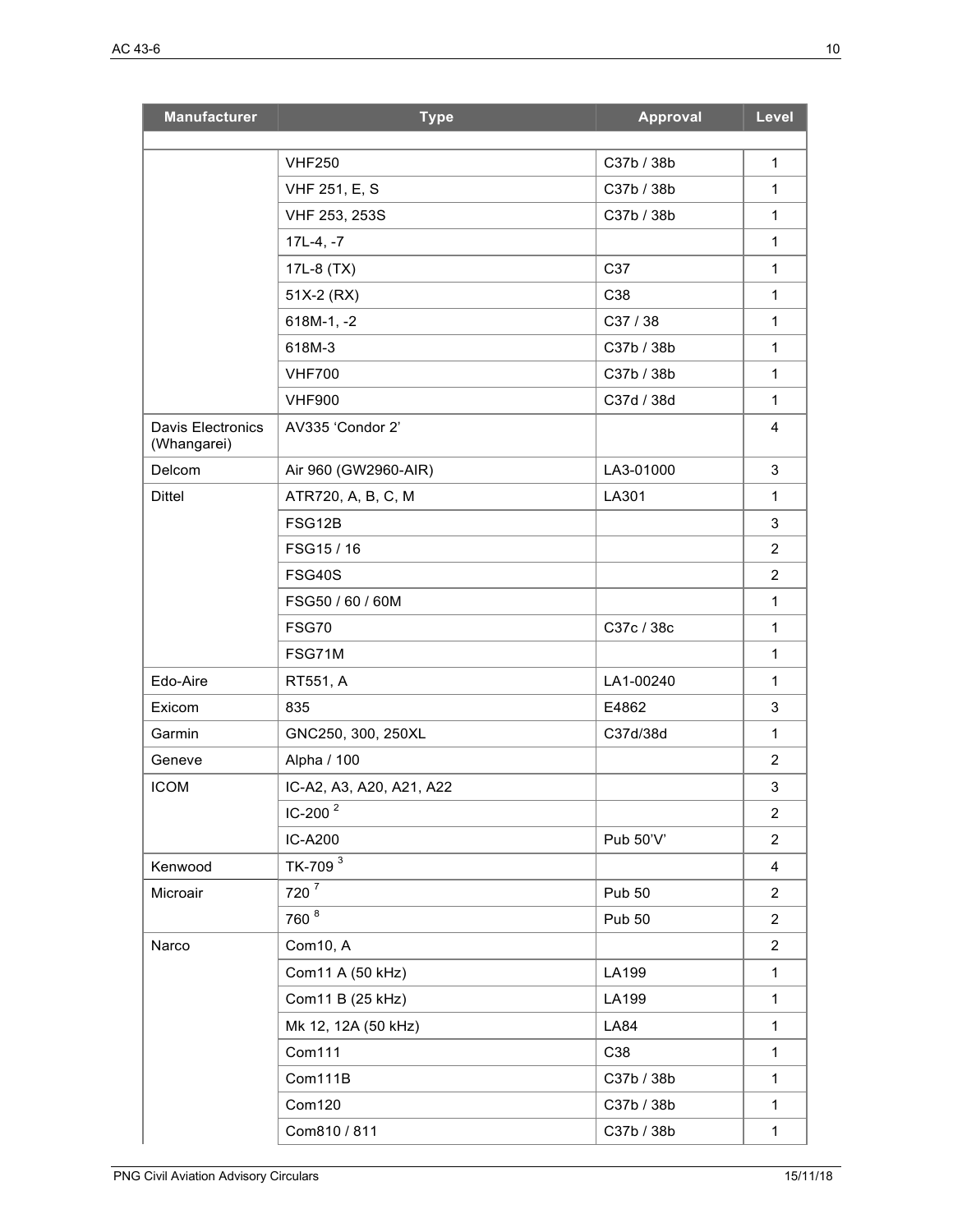| <b>Manufacturer</b> | <b>Type</b>                                                                                                                                                                                                                                                                                    | <b>Approval</b>                                   | Level          |
|---------------------|------------------------------------------------------------------------------------------------------------------------------------------------------------------------------------------------------------------------------------------------------------------------------------------------|---------------------------------------------------|----------------|
|                     |                                                                                                                                                                                                                                                                                                |                                                   |                |
|                     | HT800 / 830                                                                                                                                                                                                                                                                                    |                                                   | 3/G            |
| <b>NAT</b>          | <b>NPX 138</b><br><b>NT150</b>                                                                                                                                                                                                                                                                 |                                                   | 4<br>4         |
| Radair              | 360                                                                                                                                                                                                                                                                                            | <b>Pub 50</b>                                     | 2              |
|                     | 10B                                                                                                                                                                                                                                                                                            | <b>Pub 50</b>                                     | 2              |
| <b>RCA</b>          | <b>AVC110, A</b>                                                                                                                                                                                                                                                                               |                                                   | 1              |
| Tait                | Miniphone <sup>5</sup>                                                                                                                                                                                                                                                                         |                                                   | 3              |
|                     | T172 <sup>6</sup>                                                                                                                                                                                                                                                                              |                                                   | 2              |
|                     | T373                                                                                                                                                                                                                                                                                           |                                                   | 2              |
| Terra               | <b>TPX720</b>                                                                                                                                                                                                                                                                                  | <b>CASA</b><br>Level<br>V<br>(Special conditions) | 3              |
|                     |                                                                                                                                                                                                                                                                                                | UK CAA L3                                         |                |
|                     | <b>TX760D</b>                                                                                                                                                                                                                                                                                  | <b>Pub 50</b>                                     | $\overline{2}$ |
| <b>TKM</b>          | (Michel) MX11                                                                                                                                                                                                                                                                                  | C37d / 38d                                        | $\mathbf 1$    |
| VAL                 | <b>COM760</b>                                                                                                                                                                                                                                                                                  | C37c / C38c                                       | $\mathbf 1$    |
| <b>WIN</b>          | <b>WIN747</b>                                                                                                                                                                                                                                                                                  |                                                   | 4              |
| <b>IIMorrow</b>     | Apollo SL40, SL60, GX60/65                                                                                                                                                                                                                                                                     | C37d / C38d                                       | $\mathbf 1$    |
|                     | 4. GPS portion Level 3<br>5. Single channel<br>6. Not helicopters<br>7. CASA approval VFR, not to be used as a required comm above 10,000'<br>8. CASA approval VFR; Limitations: not to be used as a required comm above 25,000'<br>and must be installed in a controlled temperature location |                                                   |                |
|                     | <b>SELCAL</b>                                                                                                                                                                                                                                                                                  |                                                   |                |
| Motorola            | NA-126, -134, -135                                                                                                                                                                                                                                                                             | <b>VC233</b>                                      | 1              |
|                     | NA-137-714A, -138-714A                                                                                                                                                                                                                                                                         | <b>VC390</b>                                      | 1              |
|                     | <b>ACARS</b>                                                                                                                                                                                                                                                                                   |                                                   |                |
| Collins             | DLM709B                                                                                                                                                                                                                                                                                        | <b>ARINC</b>                                      | $\mathbf{1}$   |
| Teledyne            | 2229385                                                                                                                                                                                                                                                                                        | <b>ARINC</b>                                      | $\mathbf{1}$   |
|                     | <b>Non-aeronautical Communications</b>                                                                                                                                                                                                                                                         |                                                   |                |
| <b>AWA</b>          | <b>RT85</b>                                                                                                                                                                                                                                                                                    |                                                   | 4              |
| Kenwood             | <b>TK-705D</b>                                                                                                                                                                                                                                                                                 |                                                   | 4              |
| Motorola            | Syntrx                                                                                                                                                                                                                                                                                         | <b>RFS</b>                                        | 4              |
|                     | <b>MCX 100</b>                                                                                                                                                                                                                                                                                 | <b>RFS</b>                                        | 4              |
| Plessey             | <b>VF31</b>                                                                                                                                                                                                                                                                                    | <b>RFS</b>                                        | 4              |
| Pye                 | <b>P125AM</b>                                                                                                                                                                                                                                                                                  |                                                   | 4              |
| Standard            | GX-2310S Marine Com                                                                                                                                                                                                                                                                            |                                                   | $\overline{4}$ |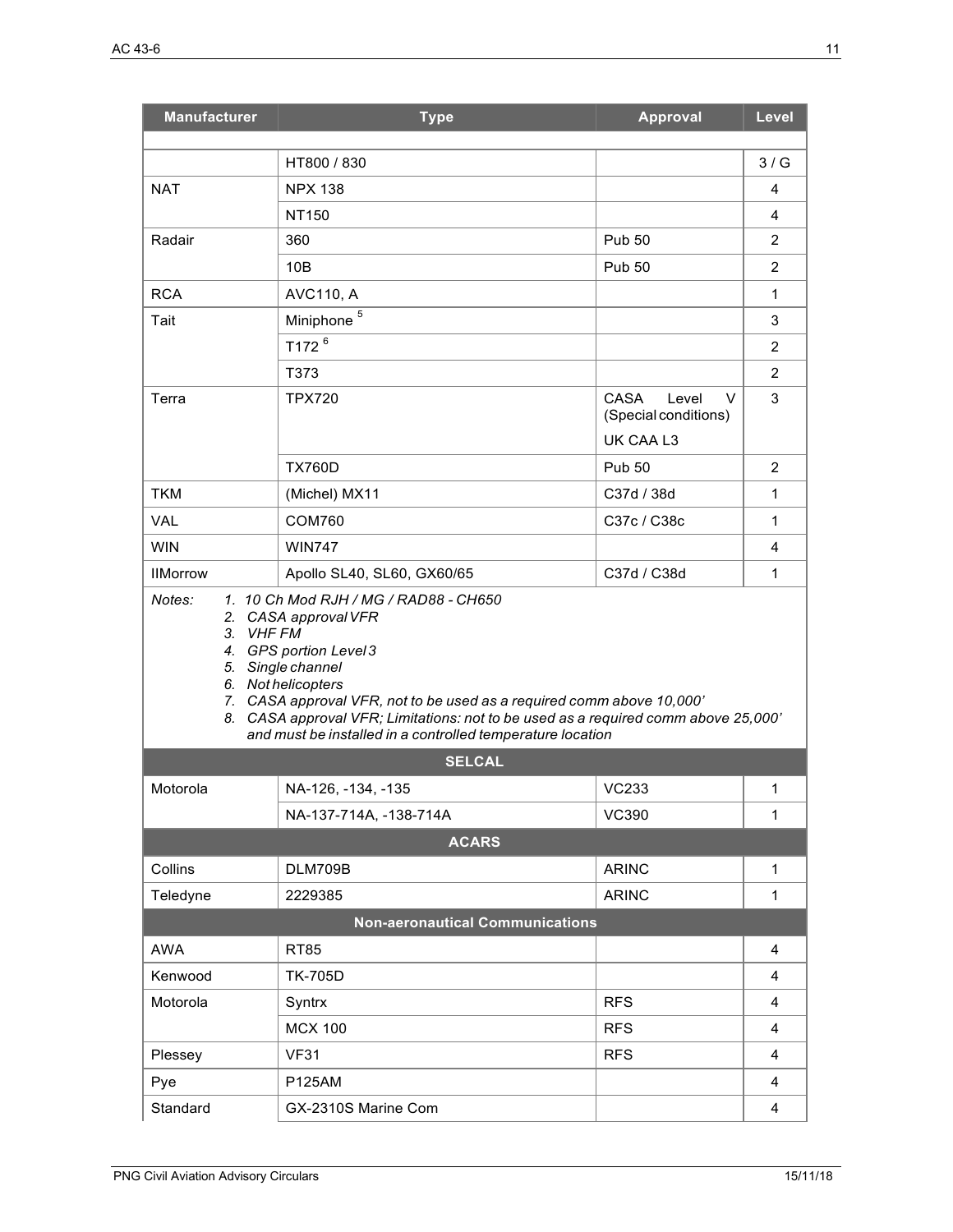| <b>Manufacturer</b> | <b>Type</b>                                                 | <b>Approval</b>           | Level          |
|---------------------|-------------------------------------------------------------|---------------------------|----------------|
| Tait                | T162C, T496, T498, T500, T730, T700                         |                           | $\overline{4}$ |
|                     | T2020 series                                                |                           | 4              |
| Uniden              | MC535                                                       |                           | 4              |
|                     | <b>Navigation / Communications</b>                          |                           |                |
| Aire Science        | <b>RT563A</b>                                               | LA259                     | 1              |
| AlliedSignal        | KI203 / 204                                                 | <b>Pub 50</b>             | $\mathbf 1$    |
|                     | KLX135, A <sup>2</sup>                                      | C37d / 38d                | $\mathbf 1$    |
|                     | <b>KX99</b>                                                 |                           | 3              |
|                     | KX125                                                       | C37c / 38c / 36e /<br>40c | 1              |
|                     | KX145 Com                                                   | <b>Pub 50</b>             | 2              |
|                     | KX145 Nav                                                   | <b>LA247</b>              | $\mathbf 1$    |
|                     | KX155, 165                                                  | C37b                      | $\mathbf{1}$   |
|                     | KX170 / KI201, 211B / KA38                                  | LA180                     | $\mathbf 1$    |
|                     | KX170A / KI201C, 211C / KA39                                | LA180                     | 1              |
|                     | KX170B, 170BE / KI201C, 211C, 212, 213,<br>214 / KA39       | LA180                     | 1              |
|                     | KX175, B, BE / KI201C, 211C, 214, 525 /<br>KPI553B / KA39   | <b>LA180</b>              | $\mathbf{1}$   |
|                     | <b>KNS80</b>                                                |                           | 1              |
| <b>ARC</b>          | RT308C (COM / VOR)                                          | LA196                     | 1              |
|                     | <b>RT308C (ILS)</b>                                         | <b>Pub 50</b>             | 2              |
|                     | RT328A, C, D, T / IN514B                                    | LA196                     | $\mathbf{1}$   |
|                     | RT385A/IN385A,<br>AC/IN386A,<br>AC/IN485.<br>AC/IN486AC     | LA264                     | 1              |
|                     | 422A srs (RT432A, R442A)                                    |                           | $\mathbf{1}$   |
|                     | <b>RT485A, B</b>                                            | LA264                     | 1              |
|                     | RT508A / IN514R                                             |                           | 2              |
|                     | RT528A, 528E / IN514R, 525A / P528A /<br>41260 <sup>1</sup> | LA196                     | 1              |
|                     | <b>RT516A</b>                                               | Pub50 / LA101             | $\overline{2}$ |
| Garmin              | GNC250 $^2$                                                 | C37d / 38d                | 1              |
| Genave              | Alpha 500                                                   | <b>Pub 50</b>             | $\overline{2}$ |
|                     | GA / 1000                                                   | <b>Pub 50</b>             | $\overline{2}$ |
| Narco               | ESCORT II <sup>3</sup>                                      | LA328 / V10(K)            | $\overline{2}$ |
|                     | ESCORT 110                                                  |                           | $\overline{2}$ |
|                     | Mark 8                                                      |                           | 2              |
|                     | Mark 12, A, B                                               |                           | $\overline{2}$ |
|                     | Mark 12, A + VOA4, 5 <sup>4</sup>                           | <b>LA84</b>               | $\mathbf 1$    |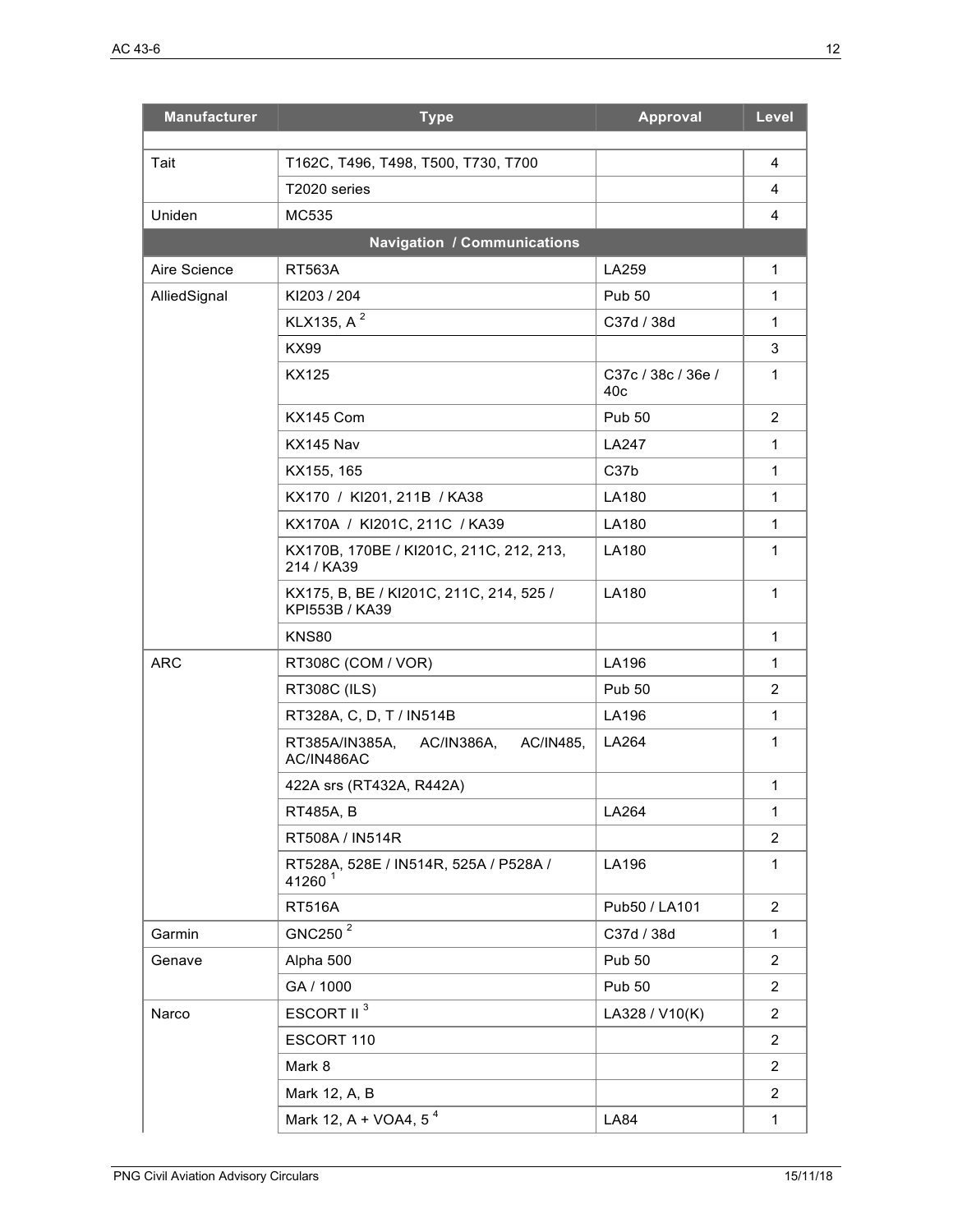| <b>Manufacturer</b> | <b>Type</b>                                                                                                                                                    | <b>Approval</b>  | Level          |
|---------------------|----------------------------------------------------------------------------------------------------------------------------------------------------------------|------------------|----------------|
|                     | Mark 12, 12() A, B + VOA() 8, 9                                                                                                                                | <b>LA84</b>      | $\mathbf{1}$   |
|                     | Mark 12D / ID824, 825                                                                                                                                          | C37/38c/36c/40b  | 1              |
|                     | Mark 12E                                                                                                                                                       | C37/38c/36c/40b  | 1              |
|                     | Mark 24                                                                                                                                                        |                  | 1              |
|                     | VOA8, 9 <sup>5</sup>                                                                                                                                           |                  | 1              |
|                     | <b>VOA8, 9</b>                                                                                                                                                 |                  | $\overline{2}$ |
| <b>TKM</b>          | (Michel) MX170, B                                                                                                                                              | C37d, C38d       | 1              |
|                     | (Michel) MX300                                                                                                                                                 | LA333            | 1              |
| Notes:              | 1. Cessna 313A<br>2. GPS portion Level 3<br>3. 1 function level 3 if no other nav / com<br>4. Chassis no. CN 63C 3 and above<br>5. Converter with Export SBE-5 |                  |                |
|                     | <b>Navigation</b>                                                                                                                                              |                  |                |
| <b>ARC</b>          | R319G / B3174                                                                                                                                                  | <b>Pub 50</b>    | 1              |
| AlliedSignal        | KI201 (ILS)                                                                                                                                                    | LA104            | 1              |
|                     | KI201 / C (VOR)                                                                                                                                                | LA104            | 1              |
|                     | KI202 VOR / LOC Ind                                                                                                                                            | <b>Pub 50</b>    | 1              |
|                     | KI203, 204, 206,                                                                                                                                               | C36c / 40a       | 1              |
|                     | KI207, 226, 229, 209: 066-3056-01                                                                                                                              | C40a             | 1              |
|                     | KI267:066-3052-00                                                                                                                                              | C40a             | 1              |
|                     | KI208:066-3056-00                                                                                                                                              | C36c / 40a       | 1              |
|                     | KI208:066-3056-01                                                                                                                                              | C36c / 40a       | 1              |
|                     | KI206, 207 VOR / LOC / GS Ind                                                                                                                                  | <b>Pub 50</b>    | 1              |
|                     | KI203, 208, 209 VOR / LOC Conv / Ind                                                                                                                           | <b>Pub 50</b>    | 1              |
|                     | KI204 VOR / LOC Conv / Ind & GS Ind                                                                                                                            | <b>Pub 50</b>    | 1              |
|                     | KI210                                                                                                                                                          | <b>LA44</b>      | 1              |
|                     | KI211                                                                                                                                                          | LA104            | 1              |
|                     | KI214                                                                                                                                                          | LA180            | $\mathbf{1}$   |
|                     | KI229 (RMI)                                                                                                                                                    | C40a             | 1              |
|                     | KI525, A                                                                                                                                                       |                  | $\mathbf{1}$   |
|                     | KNR630()                                                                                                                                                       | C36c40a          | 1              |
|                     | KN53 Rx                                                                                                                                                        | C36c / 40a       | 1              |
|                     | KN72 Conv.                                                                                                                                                     | <b>Pub 50</b>    | 1              |
|                     | KN74 (VOR / LOC function only)                                                                                                                                 | C36c / 40a       | $\mathbf{1}$   |
|                     | <b>KN77</b>                                                                                                                                                    | C36c / 40a       | $\mathbf{1}$   |
|                     | KNI 500()                                                                                                                                                      | C34b/35c/36b/40a | $\mathbf{1}$   |
|                     | KNI 520()                                                                                                                                                      | C34b/36b/40a     | 1              |
|                     | KNR600, 600A, 601, 660, 660A, 661                                                                                                                              | <b>VC210</b>     | 1              |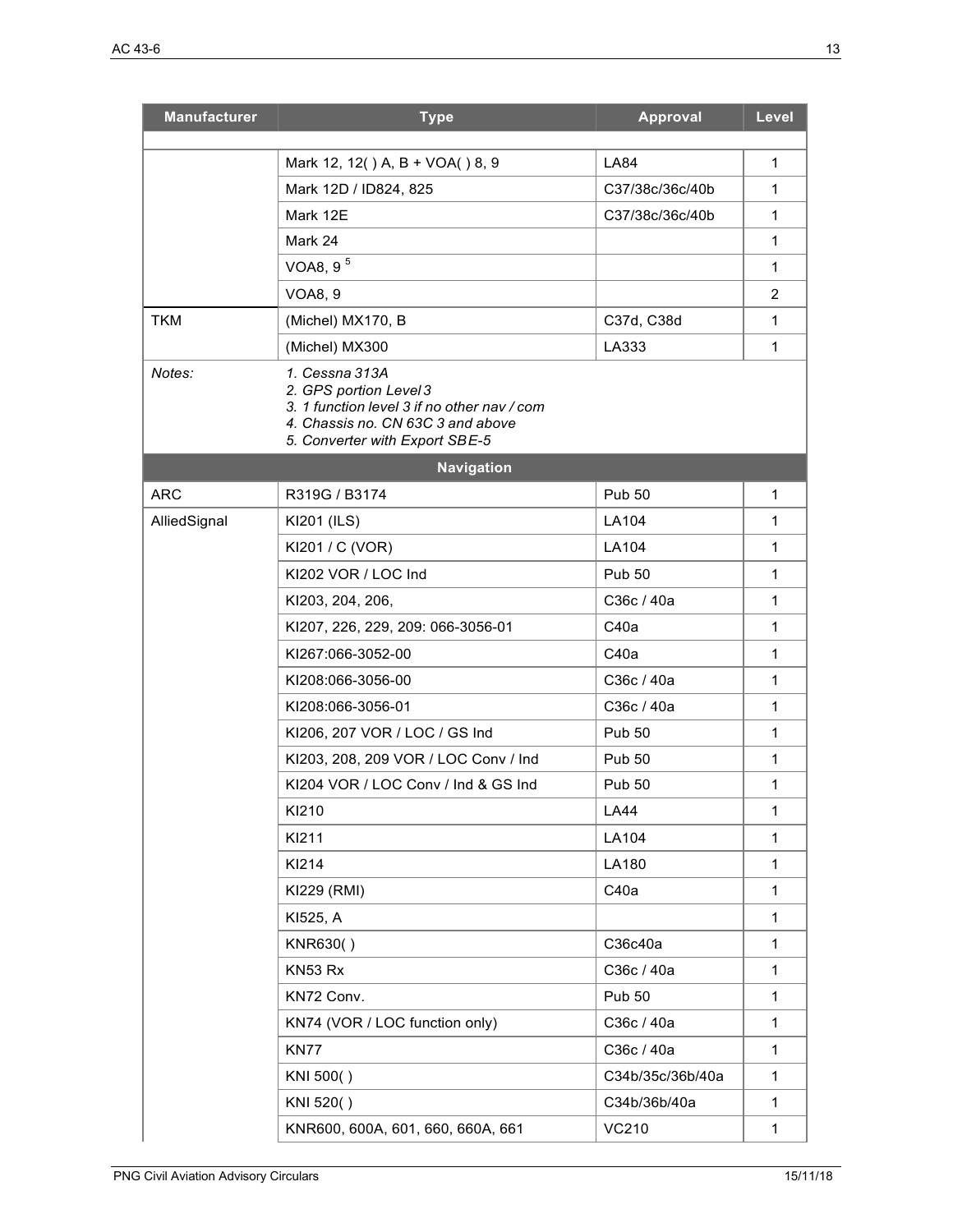| <b>Manufacturer</b> | <b>Type</b>                        | Approval          | Level          |
|---------------------|------------------------------------|-------------------|----------------|
|                     | <b>KNR630</b>                      | VC280 / 36c       | $\mathbf{1}$   |
|                     | <b>KNR634</b>                      | C36c              | 1              |
|                     | <b>KNS80</b>                       | LA277             | $\mathbf{1}$   |
|                     | KNS81 (VOR / LOC / G / S)          | <b>Pub 50</b>     | 1              |
|                     | RVA-35A                            | C36C              | $\mathbf{1}$   |
|                     | RVA-36A                            | C35d / C40a       | $\mathbf{1}$   |
|                     | <b>RIA-35A</b>                     | <b>VC384</b>      | $\mathbf{1}$   |
|                     | RNA34A                             | C36c / 40a        | 1              |
|                     | RN222AE                            |                   | $\mathbf{1}$   |
|                     | <b>IN831 (HSI)</b>                 |                   | $\mathbf{1}$   |
| Becker              | NR3301                             | <b>Pub 50</b>     | 1              |
| Century             | NSD 360A Ind                       |                   | $\mathbf{1}$   |
| Collins             | <b>VIR-30A</b>                     | <b>Pub 50</b>     | $\mathbf{1}$   |
|                     | <b>VIR-31</b>                      | <b>Pub 50</b>     | $\mathbf{1}$   |
|                     | <b>VIR-32</b>                      | C36c / 40b        | $\mathbf{1}$   |
|                     | VIR350 / VIR351 / IND351 / IND350  | C36c / 40a        | 1              |
|                     | 51RV-1                             | C36 / 40          | $\mathbf{1}$   |
|                     | 51RV2()(Localiser)                 | C <sub>36</sub> b | $\mathbf{1}$   |
|                     | $51RV-4()$                         | C36c / 40a        | $\mathbf{1}$   |
|                     | <b>ILS700</b>                      | <b>VC397</b>      | $\mathbf{1}$   |
|                     | <b>VOR700</b>                      | C40a              | 1              |
| Narco               | NAV10, NAV 11, NAV 12 <sup>1</sup> |                   | $\mathbf{1}$   |
|                     | NAV 100 / VOA110                   | C40a, 40          | 1              |
|                     | NAV 100 / VOA 100                  | C40a, 40          | 1              |
|                     | NAV 111, 112                       | C36               | 1              |
|                     | <b>NAV 121</b>                     | C36c              | $\mathbf{1}$   |
|                     | NAV 122, A                         | C36c              | $\mathbf{1}$   |
|                     | NAV825 / ID825                     | Pub 50 / C40a     | $\mathbf 1$    |
|                     | <b>NS800</b>                       | LA330             | 3              |
| <b>RCA</b>          | <b>AVN210A</b>                     |                   | $\mathbf{1}$   |
|                     | <b>AVN211</b>                      |                   | $\mathbf 1$    |
| Notes:              | 1. 10 & 11 only if 50 kHz readout  |                   |                |
|                     | Glideslope                         |                   |                |
| AlliedSignal        | <b>KGM691</b>                      | <b>VC211</b>      | $\mathbf{1}$   |
|                     | KI211                              | LA104             | 1              |
|                     | KI212 / 213 / 214                  | <b>Pub 50</b>     | $\overline{2}$ |
|                     | <b>KN73, KN75</b>                  |                   | $\mathbf 1$    |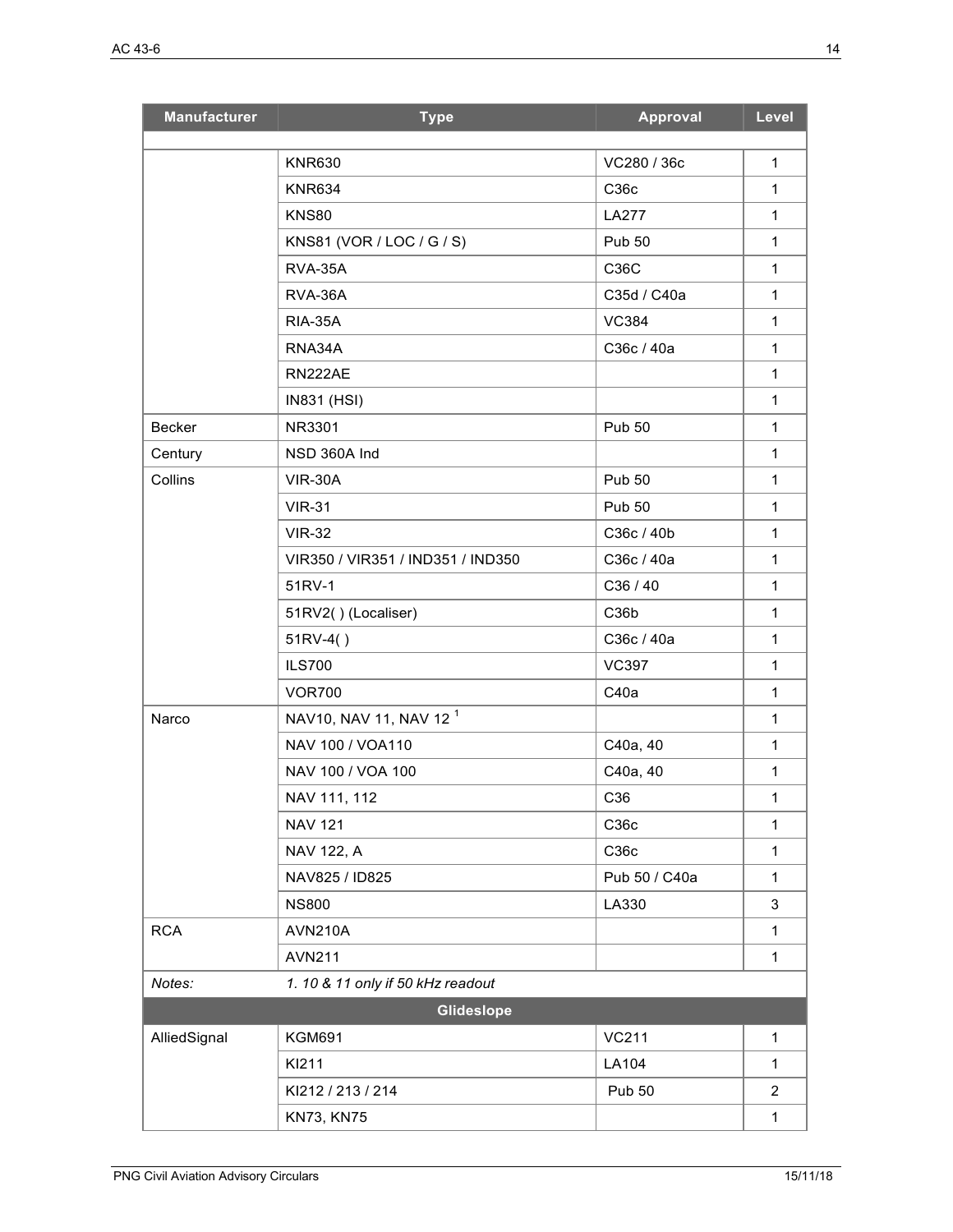| <b>Manufacturer</b> | <b>Type</b>             | <b>Approval</b> | Level          |
|---------------------|-------------------------|-----------------|----------------|
| <b>ARC</b>          | R443A, B                |                 | $\mathbf{1}$   |
|                     | <b>R543B</b>            |                 | $\mathbf{1}$   |
| Collins             | GLS350                  |                 | $\mathbf{1}$   |
|                     | 51RV-1                  | C34             | $\mathbf{1}$   |
|                     | 51RV-2                  | <b>VC39</b>     | $\mathbf{1}$   |
|                     | <b>ILS700</b>           | C34c            | $\mathbf{1}$   |
| Narco               | UGR2, A                 |                 | $\mathbf{1}$   |
|                     | UGR3                    |                 | 1              |
|                     | <b>Nav124</b>           |                 | 1              |
|                     | <b>Marker</b>           |                 |                |
| AlliedSignal        | KA35A (Light Assembly)  |                 | $\mathbf{1}$   |
|                     | KI203, 204              | C35d            | $\mathbf{1}$   |
|                     | KMA26                   | C35d            | 1              |
|                     | KMR675()                | C35             | $\mathbf{1}$   |
|                     | KR21()                  | C35c            | 1              |
|                     | <b>KR22</b>             | <b>Pub 50</b>   | $\overline{2}$ |
| <b>ARC</b>          | R402A, B                | <b>Pub 50</b>   | $\mathbf{1}$   |
|                     | R502A, B                | <b>Pub 50</b>   | $\overline{2}$ |
| Arret               | <b>IM692</b>            | ZK-FOX          | $\mathbf{3}$   |
| Collins             | $51Z-1$                 | <b>Pub 50</b>   | $\mathbf{1}$   |
|                     | 51Z-2 Ser, -3, -4       | C35             | 1              |
|                     | $51Z-6$                 | <b>Pub 50</b>   | $\mathbf{1}$   |
|                     | MKR350, -351            | C35d            | $\mathbf{1}$   |
|                     | <b>VOR700</b>           | C35d            | $\mathbf{1}$   |
|                     | <b>VIR32</b>            | C35d            | $\mathbf{1}$   |
| Narco               | CP135, 136, 136T        | C35d            | $\mathbf{1}$   |
|                     | MBT-():12, 24           | LA32            | $\mathbf{1}$   |
|                     | MKR101, 101R, 101PL     | C35d            | 1              |
| Piper               | PM1                     | LA109           | $\overline{2}$ |
|                     | <b>ADF</b>              |                 |                |
| AlliedSignal        | T12B, C                 | <b>LA92</b>     | $\overline{2}$ |
|                     | T12B, C                 | LA92            | $\overline{2}$ |
|                     | T12B, C, D <sup>1</sup> | LA92            | $\mathbf{1}$   |
|                     | DF2071A / IN2072A       | <b>Pub 50</b>   | 1              |
|                     | DFA70()                 | C41a            | $\mathbf{1}$   |
|                     | <b>DFA-74</b>           | <b>Pub 50</b>   | $\mathbf{1}$   |
|                     | DFA-75A                 | C41c            | $\mathbf{1}$   |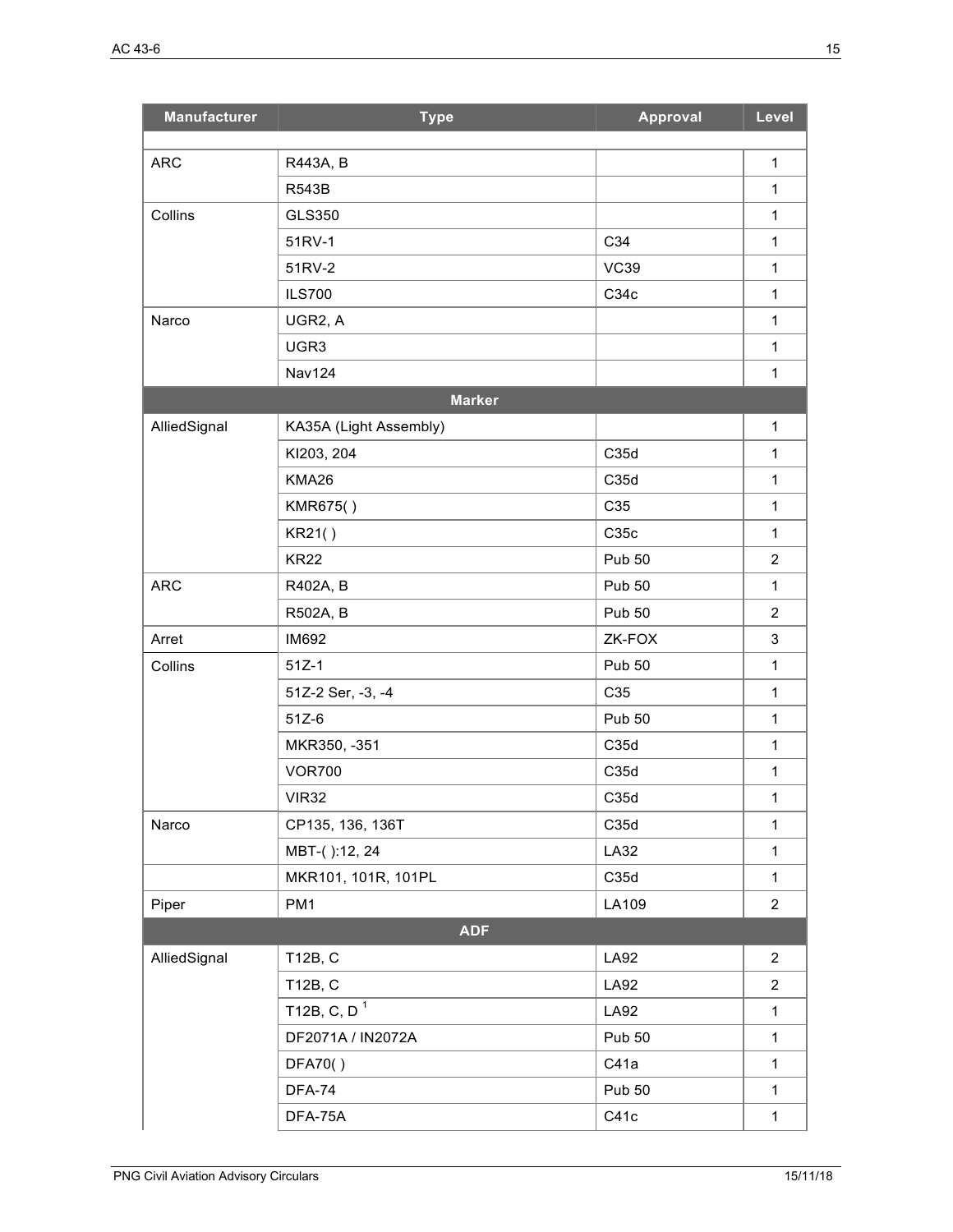| <b>Manufacturer</b> | <b>Type</b>                   | Approval      | Level          |
|---------------------|-------------------------------|---------------|----------------|
|                     | <b>KDF800</b>                 | C41b          | $\mathbf{1}$   |
|                     | KDF805, 806                   | C41c          | $\mathbf{1}$   |
|                     | <b>KR80</b>                   | LA134         | $\overline{2}$ |
|                     | KR80 <sup>2</sup>             | LA134         | $\mathbf{1}$   |
|                     | KR85 / KI225 / KA42, A, B     | C41b          | $\mathbf{1}$   |
|                     | <b>KR86</b>                   | LA229         | $\overline{2}$ |
|                     | KR87 / KI227, 228, 229 / KA44 | C41c          | $\mathbf{1}$   |
|                     | 551C                          | <b>Pub 50</b> | $\mathbf{1}$   |
| <b>ARC</b>          | 21A                           | <b>Pub 50</b> | $\mathbf{1}$   |
|                     | R318A, G                      | C41b          | $\mathbf{1}$   |
|                     | R324A                         | C41b          | $\mathbf{1}$   |
|                     | R346A, B                      | C41b          | $\mathbf{1}$   |
|                     | <b>R446A</b>                  | C41b          | $\mathbf{1}$   |
|                     | R521A, A-1                    | LA81          | $\overline{2}$ |
|                     | R521B                         | LA121         | $\mathbf{1}$   |
|                     | R521E                         | LA115         | 1              |
|                     | <b>R546A</b>                  | <b>Pub 50</b> | $\overline{2}$ |
|                     | <b>R546E</b>                  | C41b          | $\mathbf{1}$   |
|                     | IN324A, B, C                  | <b>Pub 50</b> | $\mathbf{1}$   |
|                     | IN346A, B, C, D               | <b>Pub 50</b> | $\mathbf{1}$   |
|                     | <b>IN501A</b>                 | <b>Pub 50</b> | $\overline{2}$ |
|                     | <b>IN521A, B</b>              | <b>Pub 50</b> | $\overline{2}$ |
|                     | <b>IN546A</b>                 | <b>Pub 50</b> | $\mathbf{1}$   |
| <b>ARK</b>          | ARK-15M (111-7A)              | LA301038      | 3              |
| Collins             | ADF-60A, B                    | <b>Pub 50</b> | $\mathbf{1}$   |
|                     | ADF650, A                     | C41c          | $\mathbf{1}$   |
|                     | DF203(51Y-4, 4A)              | C41           | $\mathbf{1}$   |
|                     | DF206(51Y-7)                  | C41b          | $\mathbf{1}$   |
|                     | <b>ADF700</b>                 | C41c          | $\mathbf{1}$   |
| Kett                | Polaris S                     | LA150         | $\overline{2}$ |
| Motorola            | T12B                          | <b>LA74</b>   | $\overline{2}$ |
|                     | T12B $3$                      | <b>LA74</b>   | $\mathbf{1}$   |
| Narco               | ADF31                         | <b>LA114</b>  | 3              |
|                     | ADF31A                        | <b>Pub 50</b> | $\overline{2}$ |
|                     | ADF 31-UK, 31-AB              | LA114         | $\mathbf{1}$   |
|                     | <b>ADF140</b>                 | C41a          | $\mathbf{1}$   |
|                     | ADF141/IND101                 | C41c          | $\mathbf{1}$   |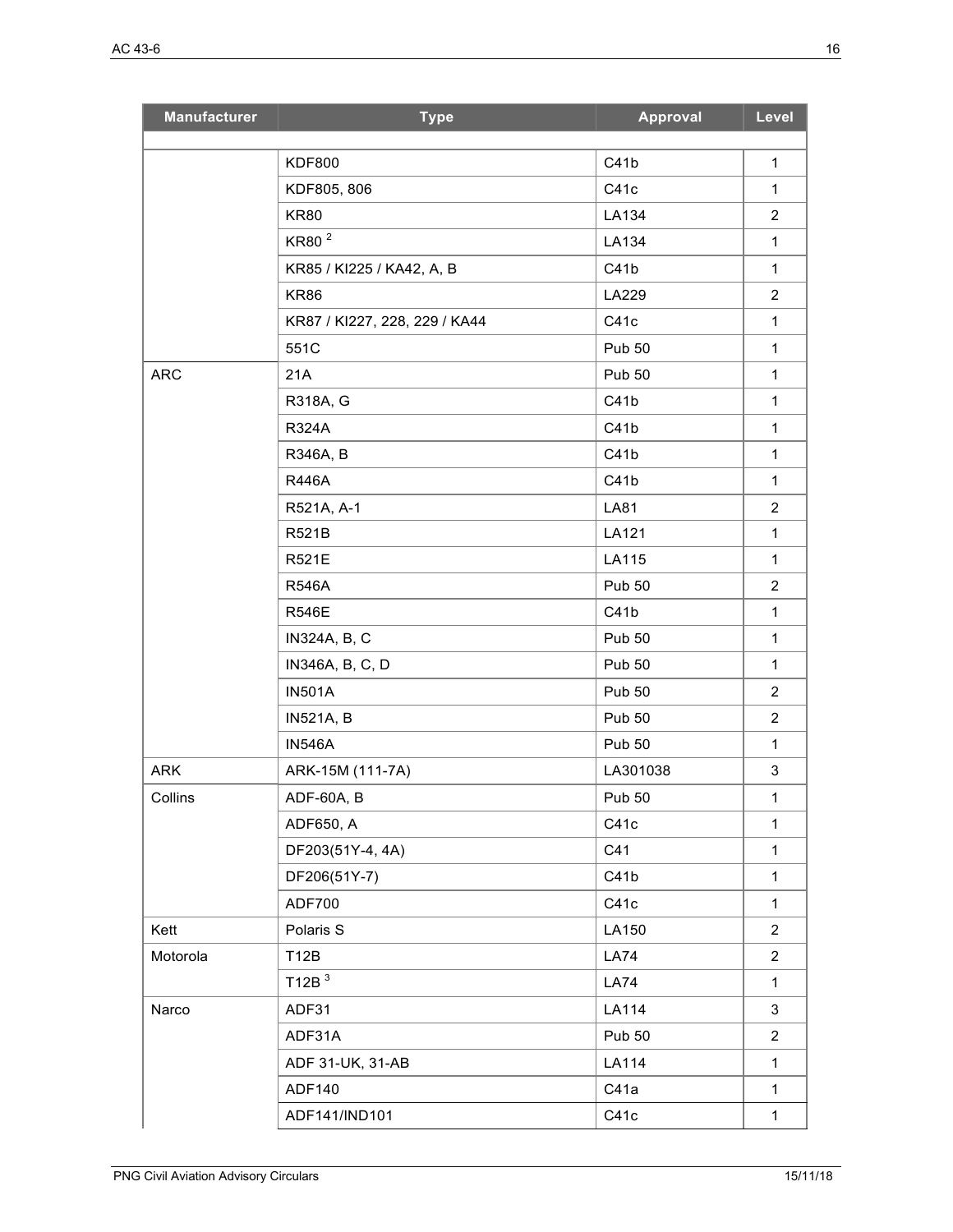| <b>Manufacturer</b> | <b>Type</b>                                                                                                                          | <b>Approval</b>  | Level        |
|---------------------|--------------------------------------------------------------------------------------------------------------------------------------|------------------|--------------|
|                     | PDF35                                                                                                                                | LA214            | $\mathbf{3}$ |
| Notes:              | 1. B & C with tuning meter & BFO<br>2. With tuning meter & BFO & s / n to 2200 marked SB KR80 8.4.66<br>3. With BFO and tuning meter |                  |              |
|                     | <b>RMI</b>                                                                                                                           |                  |              |
| AlliedSignal        | KI 229, KI 226, KI 525A, KNI 581, KNI 582,<br>IN831()                                                                                | C <sub>6</sub> c | 1            |
| Collins             | 331A-3G                                                                                                                              | C <sub>6</sub>   | $\mathbf{1}$ |
|                     | <b>RMI 30</b>                                                                                                                        | <b>Pub 50</b>    | $\mathbf{1}$ |
|                     | <b>RMI 36</b>                                                                                                                        | C <sub>6</sub> c | $\mathbf 1$  |
|                     | Omega                                                                                                                                |                  |              |
| Can. Marc.          | CMA771, 734                                                                                                                          | C94a             | $\mathbf{1}$ |
| Global              | <b>GNS X</b>                                                                                                                         | C94a             | 1            |
| Wolfsberg           | <b>GNS500A</b>                                                                                                                       | C94a             | $\mathbf{1}$ |
|                     | <b>DME</b>                                                                                                                           |                  |              |
| AlliedSignal        | <b>KDM705</b>                                                                                                                        | C66a             | $\mathbf{1}$ |
|                     | <b>KDM706</b>                                                                                                                        | C66a             | $\mathbf{1}$ |
|                     | <b>KN62, A</b>                                                                                                                       | <b>LA279</b>     | $\mathbf 1$  |
|                     | KN63 / KDI572 / KDI573, B                                                                                                            | C66a             | $\mathbf 1$  |
|                     | <b>KN64</b>                                                                                                                          | LA279            | $\mathbf{1}$ |
|                     | KN65()                                                                                                                               | C66a             | $\mathbf{1}$ |
|                     | DMA-37A                                                                                                                              | C66a             | $\mathbf{1}$ |
| <b>AWA</b>          | VAN-X                                                                                                                                | <b>Pub 50</b>    | $\mathbf{1}$ |
| Collins             | <b>DME-40</b>                                                                                                                        | C66a             | $\mathbf{1}$ |
|                     | <b>DME-42</b>                                                                                                                        | C66b             | $\mathbf{1}$ |
|                     | <b>DME451</b>                                                                                                                        | C66a             | 1            |
|                     | <b>DME700</b>                                                                                                                        | C66a             | $\mathbf{1}$ |
|                     | 860E-1, -2 (126 channels)                                                                                                            | C66              | $\mathbf{1}$ |
|                     | 860E-3, -4, -4A, -5                                                                                                                  | C66a             | $\mathbf{1}$ |
|                     | IND 339F-12                                                                                                                          | C66a             | $\mathbf{1}$ |
| Narco               | DME190, 195                                                                                                                          | C66a             | $\mathbf{1}$ |
|                     | <b>DME890</b>                                                                                                                        | LA294            | $\mathbf{1}$ |
|                     | <b>Transponder</b>                                                                                                                   |                  |              |
| <b>ARC</b>          | RT359A / RT459A / RT859A                                                                                                             | LA234            | $\mathbf{1}$ |
| AlliedSignal        | KXP750()                                                                                                                             | C74              | $\mathbf{1}$ |
|                     | KXP755(), KXP756                                                                                                                     | C74c             | $\mathbf{1}$ |
|                     | <b>KT71</b>                                                                                                                          | C74c             | $\mathbf{1}$ |
|                     | KT76, 78                                                                                                                             | C74b             | $\mathbf{1}$ |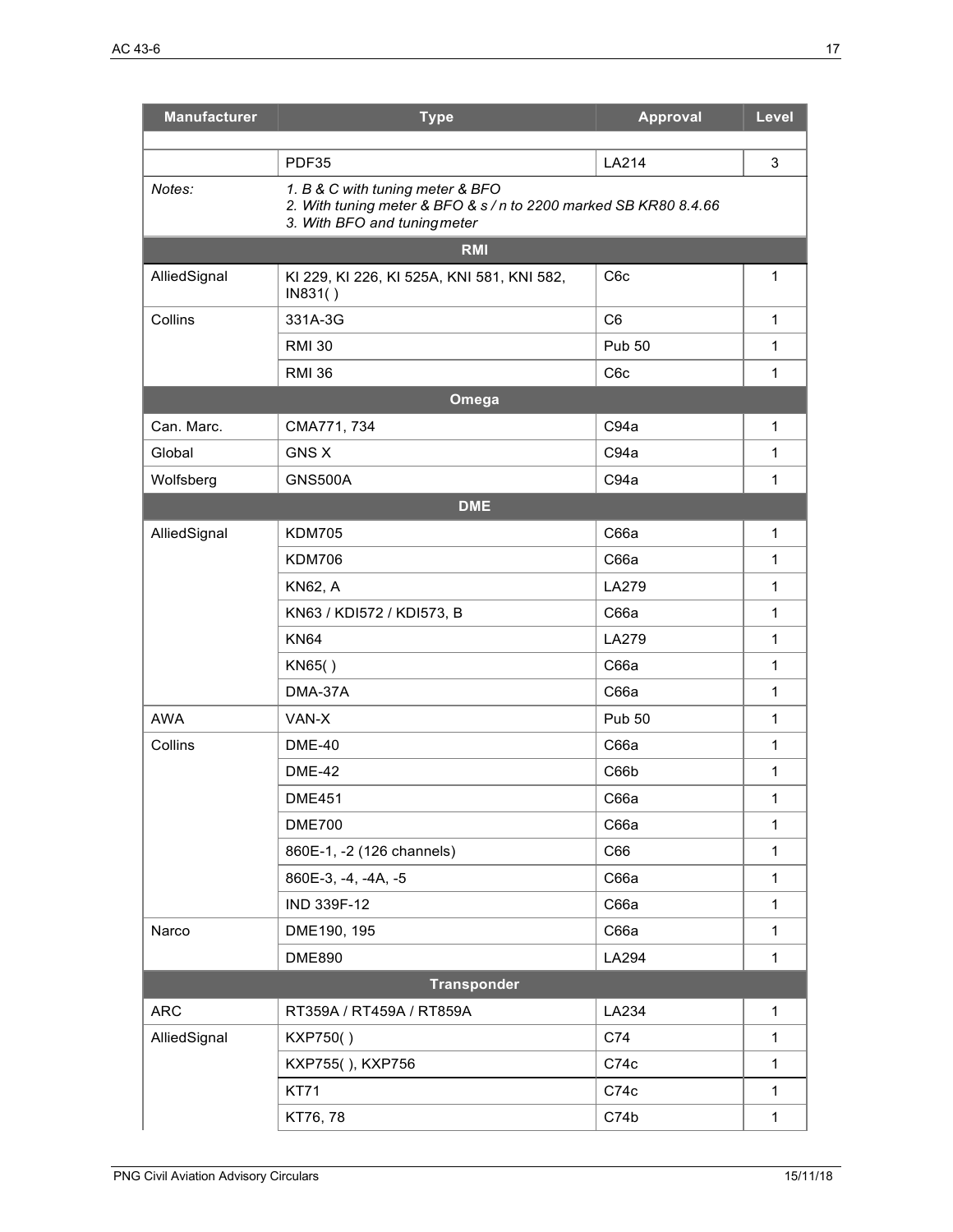| <b>Manufacturer</b> | <b>Type</b>    | <b>Approval</b> | Level        |
|---------------------|----------------|-----------------|--------------|
|                     |                |                 |              |
|                     | KT76A          | <b>LA208</b>    | 1            |
|                     | KT78A (15000') | <b>Pub 50</b>   | $\mathbf{1}$ |
|                     | KT79()         | C74c            | 1            |
|                     | <b>KA60</b>    | C74c            | 1            |
|                     | TPR710, A, 720 | <b>Pub 50</b>   | 1            |
| <b>Becker</b>       | ATC 2000       | <b>Pub 50</b>   | 1            |
|                     | ATC 2000/R-(2) | C74c            | 1            |
| Collins             | <b>TDR-90</b>  | C74c            | 1            |
|                     | <b>TDR950</b>  | C74c            | $\mathbf{1}$ |
|                     | 621A-3         | C74             | 1            |
|                     | $621A-6()$     | C74c            | 1            |
|                     | TPR-710, A     | Pub 50, VC394   | 1            |
| Genave              | Beta / 5000    | <b>Pub 50</b>   | 1            |
| Narco               | AT6-A          | LA174           | 1            |
|                     | AT50           | C74             | 1            |
|                     | AT50A          | C74a            | $\mathbf{1}$ |
|                     | AT150          | C74c            | $\mathbf{1}$ |
| RCA (Sperry)        | AVQ95          | C74b            | 1            |
| Terra               | <b>TRT250</b>  | C74c            | 1            |

| <b>Mode S Transponder</b> |                              |       |   |
|---------------------------|------------------------------|-------|---|
| Honeywell                 | 4061400 ()                   | C112  | 1 |
|                           | <b>TCASI</b>                 |       |   |
| AlliedSignal CAS          | 66A [TPU 66A:066-01145-0101] | C118  | 1 |
|                           | <b>TCAS II</b>               |       |   |
| Collins                   | <b>TTC920</b>                | C119  | 1 |
|                           | <b>TTR920</b>                | C119a | 1 |
| Honeywell                 | 4066010()                    | C119a | 1 |
| <b>TCAD</b>               |                              |       |   |
| Ryan                      | ATS8000                      |       | 3 |
|                           | ATS9000                      |       | 3 |
|                           | TCAD 9900()                  |       | 3 |
| <b>Encoding Altimeter</b> |                              |       |   |
| <b>IIMorrow</b>           | Apollo 428-2003              | C88a  | 1 |
| <b>ACK</b>                | A30                          | C88a  | 1 |
| <b>ARC</b>                | EA401A                       | C88   | 1 |
| Aerosinic                 | 101635                       | C88a  | 1 |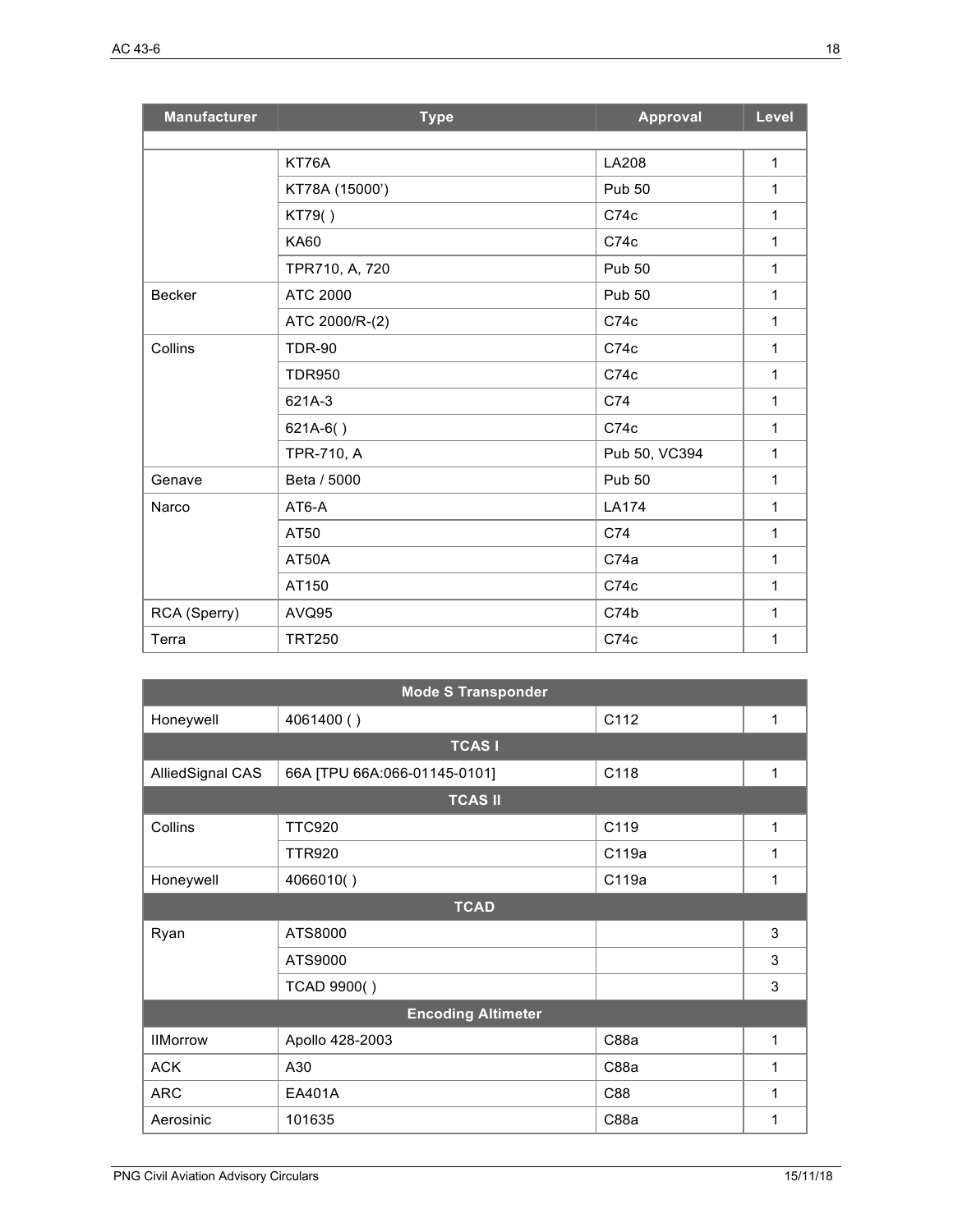| <b>Manufacturer</b>          | <b>Type</b>                                | <b>Approval</b> | Level          |  |
|------------------------------|--------------------------------------------|-----------------|----------------|--|
| AlliedSignal                 | <b>KE127</b>                               |                 | 1              |  |
|                              | KEA129 / 130A                              | C10b / 88       | 1              |  |
|                              | <b>KEA346</b>                              | C10b / 88       | $\mathbf{1}$   |  |
| Ameri-AlliedSignal           | AK-350                                     | C88a            | $\mathbf{1}$   |  |
| Evergreen                    | $580-()$                                   | C88             | 1              |  |
| Systems<br>International     |                                            |                 |                |  |
| Narco                        | AR500                                      | C88             | $\mathbf{1}$   |  |
|                              | AR850                                      | C88a            | 1              |  |
| Shadin                       | 8800T                                      | C88a            | $\mathbf 1$    |  |
| Terra                        | AT3000                                     | C88a            | $\mathbf{1}$   |  |
| Transcal<br>Industries (TCI) | DI()-P2-T [TCI-]                           | C88             | 1              |  |
|                              | <b>SSD120</b>                              | C88a            | $\mathbf{1}$   |  |
|                              | LE50-18                                    |                 | $\mathbf{1}$   |  |
| United<br>Instruments        | 5035, 5500(), 5035P2-P43, -P44, -P45, -P46 | C88             | 1              |  |
|                              | <b>Radio Altimeter</b>                     |                 |                |  |
| AlliedSignal                 | KRA10, A / KI250                           | Pub50           | $\overline{2}$ |  |
|                              | KRA405 / KNI415 / KNI416                   | C87             | $\mathbf{1}$   |  |
|                              | ALA-51A, -52A                              | C87             | $\mathbf{1}$   |  |
| Bonzer                       | <b>TRN71</b>                               | LA235           | 3              |  |
|                              | MK10XRT                                    |                 | 3              |  |
| Collins                      | AL101A(860 F-4)                            | C87             | 1              |  |
|                              | AL101(860 F-1)                             | C87             | 1              |  |
|                              | <b>ALT-55B</b>                             | VC-00292, Pub50 | $\mathbf{1}$   |  |
|                              | ALT556                                     | C87             | $\mathbf{1}$   |  |
|                              | <b>LRA700</b>                              | C87             | $\mathbf{1}$   |  |
| Sperry                       | AA-215, AA(RT)-300                         | <b>VC243</b>    | $\mathbf{1}$   |  |
| <b>TRT</b>                   | AHV8()                                     | C87             | $\mathbf{1}$   |  |
|                              | <b>ERI530 (LRRA)</b>                       | C87             | 1              |  |
| <b>Weather Radar</b>         |                                            |                 |                |  |
| AlliedSignal                 | <b>RDR2000</b>                             | C63c            | $\mathbf{1}$   |  |
|                              | RDR1E()                                    | C63             | $\mathbf{1}$   |  |
|                              | RDR4A                                      | C63b            | $\mathbf{1}$   |  |
|                              | RDR130, 140, 150, 1100, 1200, 1300         | C63b            | $\mathbf{1}$   |  |
|                              | <b>RDR160</b>                              | <b>Pub 50</b>   | $\mathbf{1}$   |  |
|                              | <b>RDS81</b>                               | <b>Pub 50</b>   | 1              |  |
|                              | <b>RDS82</b>                               | C63b            | $\mathbf{1}$   |  |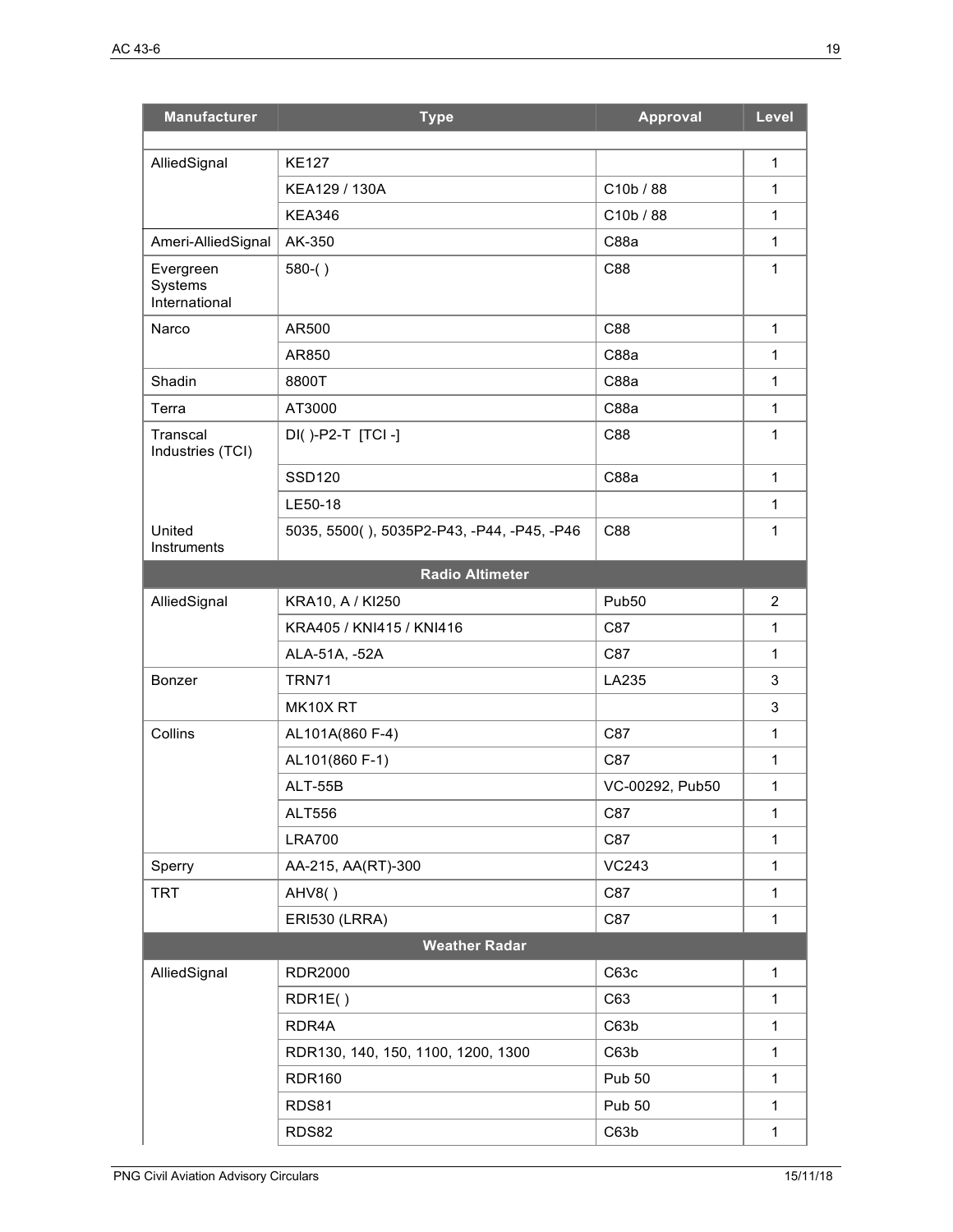| <b>Manufacturer</b> | <b>Type</b>                   | <b>Approval</b>                  | Level        |
|---------------------|-------------------------------|----------------------------------|--------------|
| <b>BF Goodrich</b>  | WX-8, -9                      | LA311                            | 3            |
|                     | WX-10, -11                    | LA320                            | $\mathbf{1}$ |
| Collins             | RDR4A                         |                                  | $\mathbf{1}$ |
|                     | <b>WXR270</b>                 | <b>Pub 50</b>                    | $\mathbf{1}$ |
|                     | <b>WXR300</b>                 | VC-00338                         | $\mathbf{1}$ |
|                     | WXR700C / X, WRT701X          | C63b                             | $\mathbf{1}$ |
| Narco               | KWX56                         | C63b                             | $\mathbf{1}$ |
|                     | RDS81                         | <b>VC428</b>                     | $\mathbf{1}$ |
| <b>RCA</b>          | AVQ20                         | C63                              | $\mathbf{1}$ |
| Sperry              | Primus 300SL                  | C63a                             | $\mathbf{1}$ |
|                     | Primus 800                    | C63b                             | $\mathbf{1}$ |
|                     | <b>Thunderstorm Detection</b> |                                  |              |
| Goodrich            | <b>WX1000 BF</b>              | C110, VC453                      | $\mathbf 1$  |
|                     | WX 900                        | C110b                            | $\mathbf{1}$ |
|                     | <b>Area Navigation</b>        |                                  |              |
| AlliedSignal        | <b>KA90</b>                   | C60b                             | $\mathbf{1}$ |
| Universal           | UNS <sub>1B</sub>             | C115b                            | 1            |
|                     | <b>Satellite Navigation</b>   |                                  |              |
| <b>IIMorrow</b>     | Apollo 360                    |                                  | 3            |
|                     | Apollo Flybuddy 819/820 GPS   |                                  | 3            |
|                     | 2001GPS                       | C129(A1)                         | $\mathbf{1}$ |
|                     | 2001TSO (+ sensor)            | C129(A1)                         | $\mathbf{1}$ |
|                     | Apollo 2101                   | C129(A1,B1,C1)<br>C115b, 8110.60 | $\mathbf{1}$ |
|                     | Apollo SL 50, SL 60           | C129(A2)                         | $\mathbf{1}$ |
|                     | GX50/60/65                    | C129a                            | $\mathbf{1}$ |
| AlliedSignal        | KLN35A                        |                                  | 3            |
|                     | KLN89B                        | C129(A1)                         | $\mathbf 1$  |
|                     | KLN90                         |                                  | 3            |
|                     | KLN90A                        | C129(A2)                         | $\mathbf{1}$ |
|                     | KLN90B                        | C129(A1)                         | $\mathbf 1$  |
|                     | KLX-135, A <sup>1</sup>       |                                  | 3            |
| Filser              | LX5000                        |                                  | 3            |
| Garmin              | GPS55                         |                                  | 3            |
|                     | GPS95                         |                                  | 3            |
|                     | GPS100                        |                                  | 3            |
|                     | GPS150                        |                                  | 3            |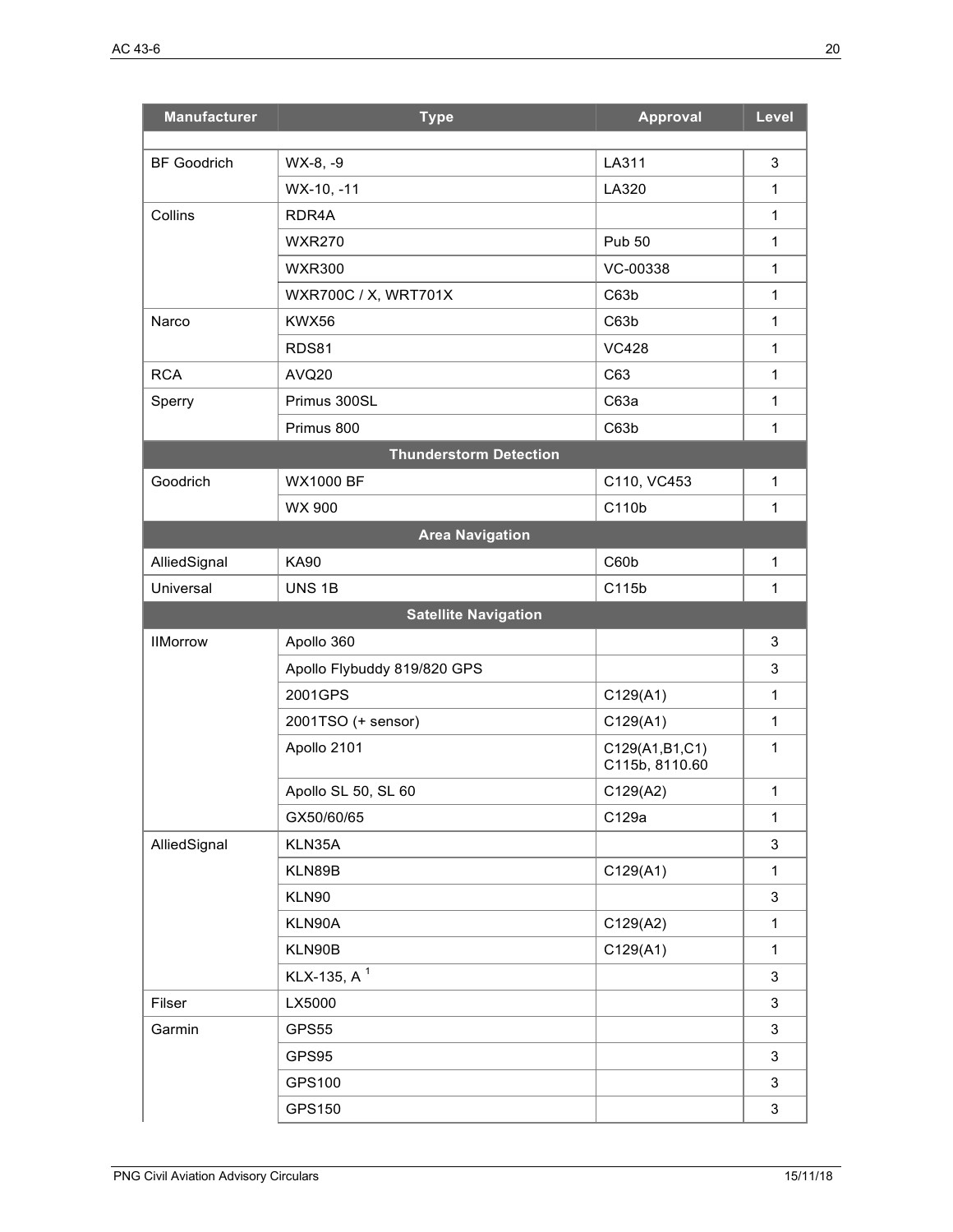| <b>Manufacturer</b>            | <b>Type</b>                                                                                                                                                                                         | <b>Approval</b>      | Level        |
|--------------------------------|-----------------------------------------------------------------------------------------------------------------------------------------------------------------------------------------------------|----------------------|--------------|
|                                |                                                                                                                                                                                                     |                      |              |
|                                | GPS155                                                                                                                                                                                              | C129(A1)             | $\mathbf{1}$ |
|                                | GPS165                                                                                                                                                                                              | C129(A1)             | $\mathbf{1}$ |
|                                | <b>GPS III</b>                                                                                                                                                                                      |                      | 3            |
|                                | GA56                                                                                                                                                                                                | C129(A1)             | $\mathbf{1}$ |
|                                | <b>GNC 250</b>                                                                                                                                                                                      |                      | 3            |
|                                | <b>GNC 250XL</b>                                                                                                                                                                                    |                      | 3            |
|                                | <b>GMC 300</b>                                                                                                                                                                                      | C129a                | $\mathbf{1}$ |
|                                | GPSMAP 105                                                                                                                                                                                          |                      | 3            |
| Honeywell                      | GNSSU HG2021GC01                                                                                                                                                                                    | C129(C3)             | $\mathbf{1}$ |
|                                | HT9000                                                                                                                                                                                              | C129(A1) N8110.60    | $\mathbf{1}$ |
|                                | HT9100                                                                                                                                                                                              | C129(A1) N8110.60    | $\mathbf{1}$ |
| Magellan                       | Skynav 5000                                                                                                                                                                                         |                      | 3            |
|                                | <b>EC-10X</b>                                                                                                                                                                                       |                      | 3            |
| Mid-Continent                  | MD41-( $)$ <sup>2</sup>                                                                                                                                                                             | C129                 | $\mathbf{1}$ |
| Skyforce                       | GPS2                                                                                                                                                                                                |                      | 3            |
| Star                           | <b>Star 5000</b>                                                                                                                                                                                    |                      | 3            |
| Trimble <sup>3</sup>           | Transpak                                                                                                                                                                                            |                      | 3            |
|                                | TNL1000, 2000GPS, 2000A                                                                                                                                                                             |                      | 3            |
|                                | TNL-2000 Approach                                                                                                                                                                                   | C129(A1)             | $\mathbf{1}$ |
|                                | TNL-2000T / 2100T <sup>4</sup>                                                                                                                                                                      | C129(A2)             | $\mathbf{1}$ |
|                                | <b>TNL-2101</b>                                                                                                                                                                                     | C129(A1)             | $\mathbf{1}$ |
|                                | TNL-3000T / 3100T <sup>5</sup>                                                                                                                                                                      | C129(A2)             | $\mathbf{1}$ |
|                                | <b>TNL-8100</b>                                                                                                                                                                                     | C129(A2)             | $\mathbf{1}$ |
|                                | Trimflight                                                                                                                                                                                          |                      | 4            |
| Notes:                         | 1. VHF portion Level1<br>2. Switch / annunciator<br>3. TNL-2000 & -3000 srs approval limited to aircraft without Satcom equipment<br>4. With software version-0212<br>5. With software version-0312 |                      |              |
| <b>ACARS</b>                   |                                                                                                                                                                                                     |                      |              |
| Collins                        | DLM709B                                                                                                                                                                                             | STC5594NM,<br>5473NM | 3            |
| <b>Satellite Communication</b> |                                                                                                                                                                                                     |                      |              |
| Honeywell / Racal              | <b>MCS 6000</b>                                                                                                                                                                                     | <b>STC 5594NM</b>    | 3            |
| <b>Flightfone</b>              |                                                                                                                                                                                                     |                      |              |
| Hughes                         | 1167014                                                                                                                                                                                             | STC5594NM,<br>5473NM | 3            |
| <b>ELT</b>                     |                                                                                                                                                                                                     |                      |              |
| <b>ACK</b>                     | $E-01$                                                                                                                                                                                              | C91a                 | $\mathbf{1}$ |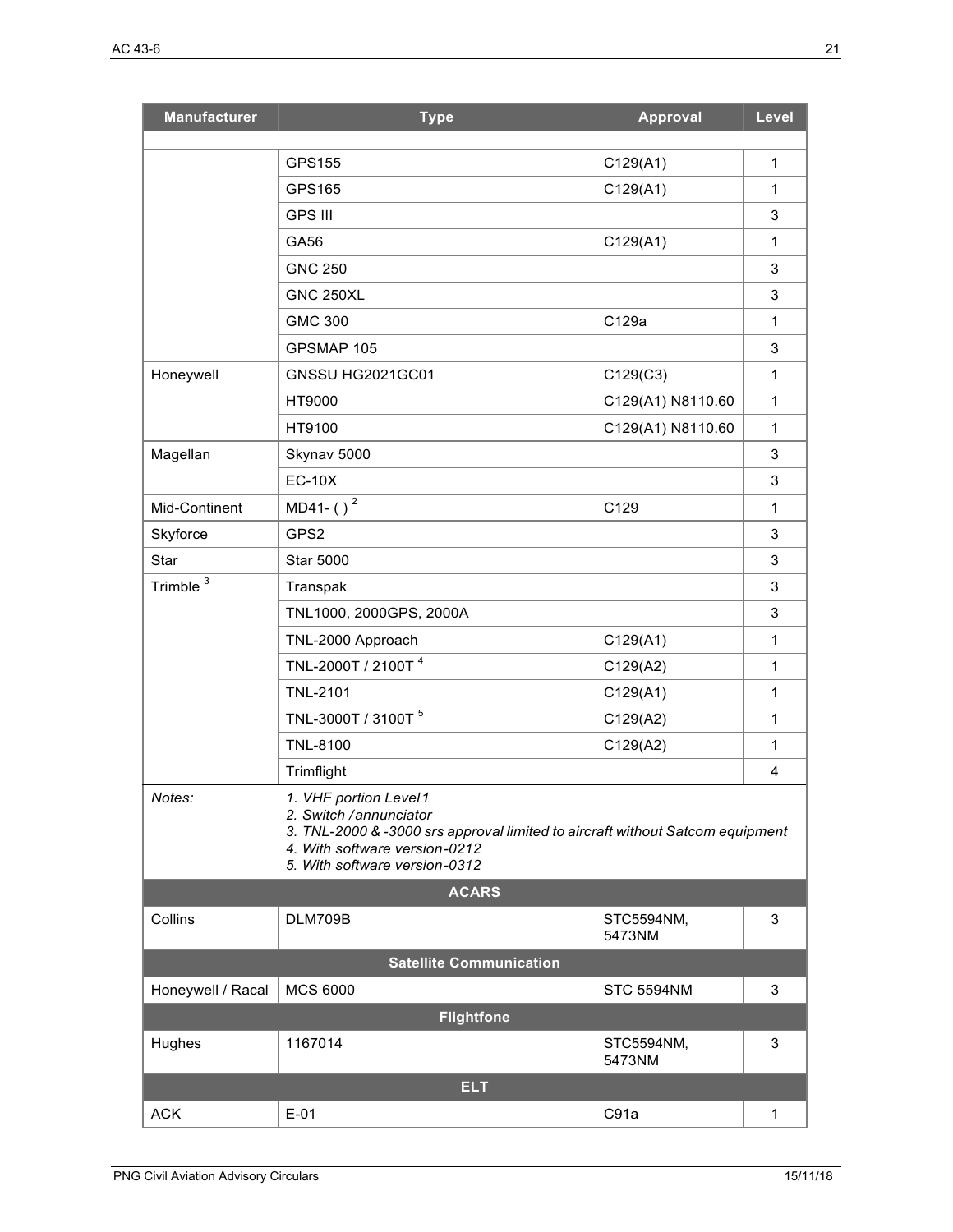| <b>Manufacturer</b> | <b>Type</b>                                                | <b>Approval</b>      | Level        |
|---------------------|------------------------------------------------------------|----------------------|--------------|
|                     |                                                            |                      |              |
| Ameri-AlliedSignal  | AK-450                                                     | C91a                 | 1            |
| Artex               | SHARC 7                                                    | C91                  | 1            |
|                     | ELS-10HM                                                   | C91a                 | 1            |
|                     | <b>ELT100 HM</b>                                           | C91a                 | 1            |
|                     | <b>ELT110</b>                                              | C91a                 | 1            |
|                     | <b>ELT200</b>                                              | C91a                 | 1            |
|                     | 00-10-009                                                  | C91                  | 1            |
| Comm. Comp.         | CIR-10, 11                                                 | C91                  | 1            |
| Dayton              | EB-2B(CD) <sup>1</sup>                                     | C91                  | 1            |
| D&M                 | ELT6(), ELT8                                               | C91                  | 1            |
| Deft Labs           | Sharc-7                                                    | C91                  | 1            |
| <b>EBC</b>          | EBC102A / 302                                              | C91                  | $\mathbf{1}$ |
| Emergency<br>Beacon | <b>EBC302V</b>                                             | C91                  | 1            |
| Garrett             | Rescue 99                                                  | C91                  | $\mathbf{1}$ |
| Jolliet             | JE2                                                        | DM20219 <sup>2</sup> | 1            |
| Narco               | <b>ELT10</b>                                               | C91                  | 1            |
|                     | ELT910                                                     | C91a                 | 1            |
| Pointer             | 3000                                                       | C91                  | 1            |
|                     | 3000-10                                                    | C91a                 | 1            |
|                     | 4000                                                       | C91a                 | 1            |
| Notes:              | 1. Martech Division<br>2. DM20219 is equivalent to TSO-C91 |                      |              |

| <b>EFIS</b>          |                                |                  |   |
|----------------------|--------------------------------|------------------|---|
| AlliedSignal         | EFIS 40 (SG465 / ED461)        | C <sub>113</sub> |   |
| Eventide             | Argus 7000                     | C <sub>113</sub> | 1 |
|                      | <b>Passenger Entertainment</b> |                  |   |
| <b>Avionics West</b> | EC 200                         |                  | 4 |
| AWA                  | TC752B Stereo Radio Cassette   |                  | 4 |
|                      | EC100 Broadcast Rx             |                  | 4 |
| Panasonic            | CQ-K04EW Radio Cassette        |                  | 4 |
| Sanyo                | Radio Cassette                 |                  | 4 |
| <b>GPWS</b>          |                                |                  |   |
| AlliedSignal         | CPA-83A                        | C <sub>92</sub>  |   |
| Sunstrand            | 965-0577-003                   | C92 <sub>b</sub> | 1 |
|                      | 965-0476-088 (GPW MKII)        | C92 <sub>b</sub> |   |
| <b>CVR</b>           |                                |                  |   |